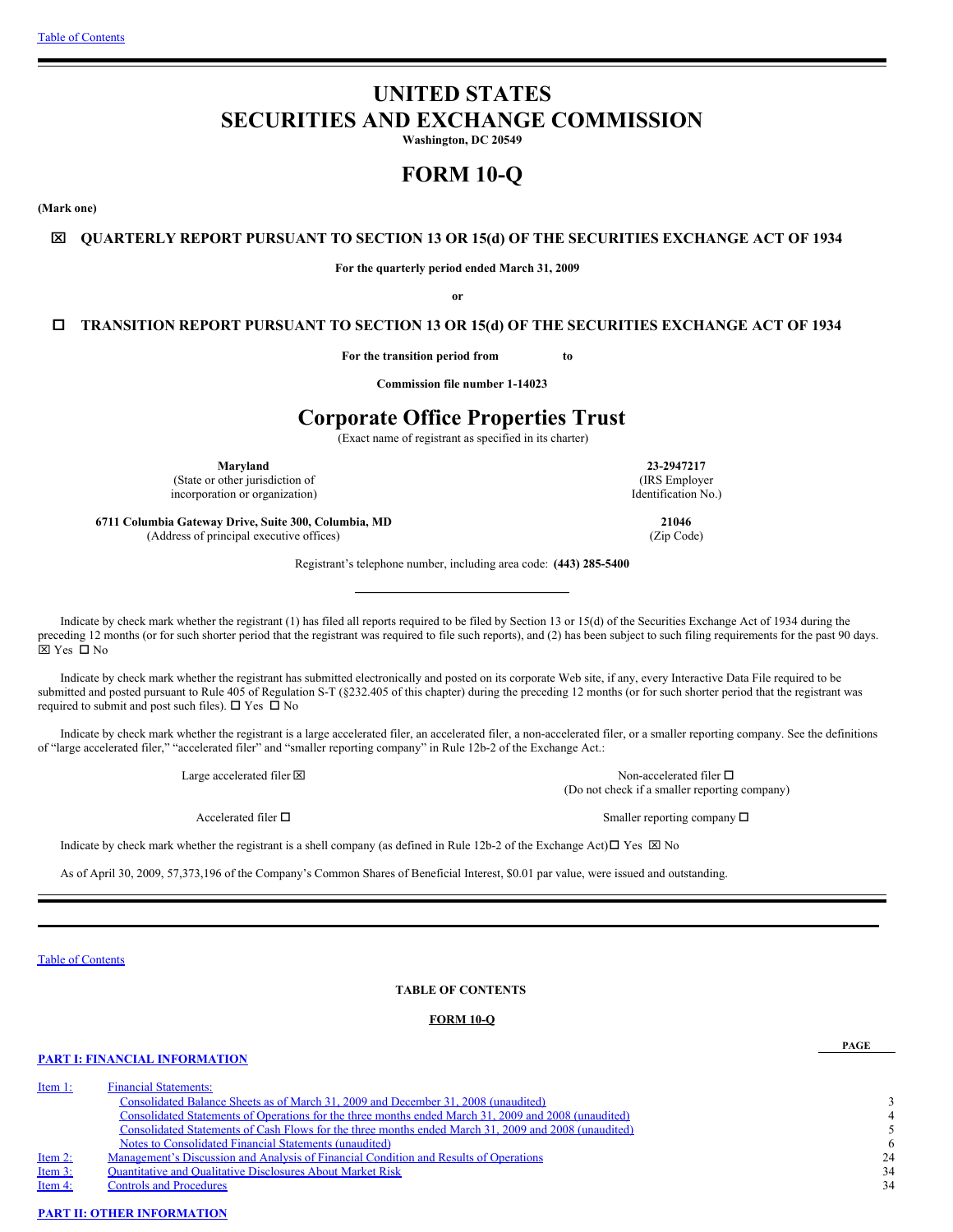- <u>[Item](#page-20-1) 5:</u> Other [Information](#page-20-1) 36<br>
<u>Item 6:</u> Exhibits 36 **[Item](#page-20-2) 6:** [Exhibits](#page-20-2) **Exhibits** 36
- 

# **[SIGNATURES](#page-20-3)** 37

<span id="page-1-2"></span>2

# Table of [Contents](#page-0-0)

# **PART I: FINANCIAL INFORMATION**

# **ITEM 1. Financial Statements**

# <span id="page-1-1"></span><span id="page-1-0"></span>**Corporate Office Properties Trust and Subsidiaries Consolidated Balance Sheets (Dollars in thousands) (unaudited)**

|                                                                                                                             | March 31,<br>2009 |            |              | December 31,<br>2008 |  |
|-----------------------------------------------------------------------------------------------------------------------------|-------------------|------------|--------------|----------------------|--|
| <b>Assets</b>                                                                                                               |                   |            |              |                      |  |
| Properties, net:                                                                                                            |                   |            |              |                      |  |
| Operating properties, net                                                                                                   | $\mathbb{S}$      | 2,291,484  | $\mathbb{S}$ | 2,283,870            |  |
| Projects under construction or development                                                                                  |                   | 517,928    |              | 494,596              |  |
| Total properties, net                                                                                                       |                   | 2,809,412  |              | 2,778,466            |  |
| Cash and cash equivalents                                                                                                   |                   | 12,702     |              | 6,775                |  |
| <b>Restricted cash</b>                                                                                                      |                   | 15,408     |              | 13,745               |  |
| Accounts receivable, net                                                                                                    |                   | 12,737     |              | 13,684               |  |
| Deferred rent receivable                                                                                                    |                   | 65,346     |              | 64,131               |  |
| Intangible assets on real estate acquisitions, net                                                                          |                   | 85,774     |              | 91.848               |  |
| Deferred charges, net                                                                                                       |                   | 47,350     |              | 51,801               |  |
| Prepaid and other assets                                                                                                    |                   | 88,561     |              | 93,789               |  |
| <b>Total assets</b>                                                                                                         | \$                | 3,137,290  | $\mathbb{S}$ | 3,114,239            |  |
|                                                                                                                             |                   |            |              |                      |  |
| <b>Liabilities and equity</b>                                                                                               |                   |            |              |                      |  |
| Liabilities:                                                                                                                |                   |            |              |                      |  |
| Mortgage and other loans payable                                                                                            | $\mathbb{S}$      | 1,715,144  | $\mathbb{S}$ | 1,704,123            |  |
| 3.5% Exchangeable Senior Notes                                                                                              |                   | 153,488    |              | 152,628              |  |
| Accounts payable and accrued expenses                                                                                       |                   | 111,135    |              | 93,625               |  |
| Rents received in advance and security deposits                                                                             |                   | 31,524     |              | 30,464               |  |
| Dividends and distributions payable                                                                                         |                   | 25,891     |              | 25,794               |  |
| Deferred revenue associated with acquired operating leases                                                                  |                   | 9,880      |              | 10,816               |  |
| Distributions in excess of investment in unconsolidated real estate joint venture                                           |                   | 4,809      |              | 4,770                |  |
| Other liabilities                                                                                                           |                   | 8,793      |              | 9,596                |  |
| <b>Total liabilities</b>                                                                                                    |                   | 2.060.664  |              | 2,031,816            |  |
| Commitments and contingencies (Note 17)                                                                                     |                   |            |              |                      |  |
| Equity:                                                                                                                     |                   |            |              |                      |  |
| Corporate Office Properties Trust's shareholders' equity:                                                                   |                   |            |              |                      |  |
| Preferred Shares of beneficial interest with an aggregate liquidation preference of \$216,333 (\$0.01 par value; 15,000,000 |                   |            |              |                      |  |
| shares authorized and 8,121,667 issued and outstanding at March 31, 2009 and December 31, 2008)                             |                   | 81         |              | 81                   |  |
| Common Shares of beneficial interest (\$0.01 par value; 75,000,000 shares authorized, shares issued and outstanding of      |                   |            |              |                      |  |
| 54,370,547 at March 31, 2009 and 51,790,442 at December 31, 2008)                                                           |                   | 544        |              | 518                  |  |
| Additional paid-in capital                                                                                                  |                   | 1,148,424  |              | 1,112,734            |  |
| Cumulative distributions in excess of net income                                                                            |                   | (170, 714) |              | (162, 572)           |  |
| Accumulated other comprehensive loss                                                                                        |                   | (3,256)    |              | (4,749)              |  |
| Total Corporate Office Properties Trust's shareholders' equity                                                              |                   | 975,079    |              | 946,012              |  |
| Noncontrolling interests in subsidiaries:                                                                                   |                   |            |              |                      |  |
| Common units in the Operating Partnership                                                                                   |                   | 81,793     |              | 117,356              |  |
| Preferred units in the Operating Partnership                                                                                |                   | 8,800      |              | 8,800                |  |
| Other consolidated real estate joint ventures                                                                               |                   | 10,954     |              | 10,255               |  |
| Noncontrolling interests in subsidiaries                                                                                    |                   | 101.547    |              | 136,411              |  |
| Total equity                                                                                                                |                   | 1,076,626  |              | 1,082,423            |  |
| <b>Total liabilities and equity</b>                                                                                         | $\mathbb{S}$      | 3,137,290  | $\mathbb{S}$ | 3,114,239            |  |

See accompanying notes to consolidated financial statements.

<span id="page-1-3"></span>3

**Corporate Office Properties Trust and Subsidiaries Consolidated Statements of Operations (Dollars in thousands, except per share data) (unaudited)**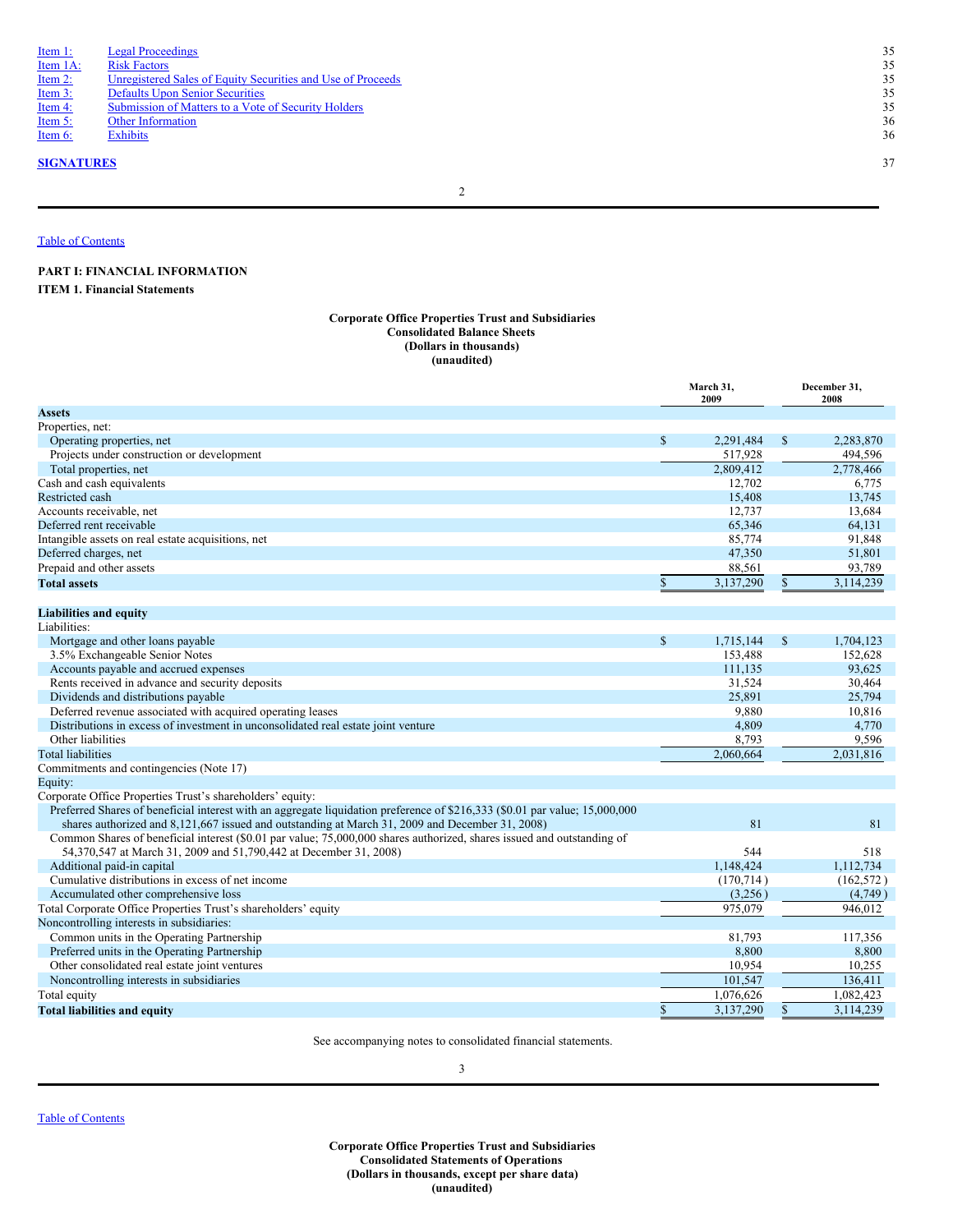|                                                                                                     | <b>For the Three Months</b><br>Ended March 31, |           |              |           |
|-----------------------------------------------------------------------------------------------------|------------------------------------------------|-----------|--------------|-----------|
|                                                                                                     |                                                | 2009      |              | 2008      |
| Revenues                                                                                            |                                                |           |              |           |
| Rental revenue                                                                                      | S                                              | 89,522    | \$           | 81,710    |
| Tenant recoveries and other real estate operations revenue                                          |                                                | 17,322    |              | 15,292    |
| Construction contract revenues                                                                      |                                                | 74,539    |              | 10.136    |
| Other service operations revenues                                                                   |                                                | 350       |              | 478       |
| Total revenues                                                                                      |                                                | 181,733   |              | 107.616   |
| Expenses                                                                                            |                                                |           |              |           |
| Property operating expenses                                                                         |                                                | 39.033    |              | 34,542    |
| Depreciation and other amortization associated with real estate operations                          |                                                | 26,491    |              | 24,892    |
| Construction contract expenses                                                                      |                                                | 72,898    |              | 9,905     |
| Other service operations expenses                                                                   |                                                | 425       |              | 602       |
| General and administrative expenses                                                                 |                                                | 6,189     |              | 5,933     |
| Total operating expenses                                                                            |                                                | 145.036   |              | 75,874    |
| Operating income                                                                                    |                                                | 36,697    |              | 31,742    |
| Interest expense                                                                                    |                                                | (19, 424) |              | (21, 915) |
| Interest and other income                                                                           |                                                | 1,078     |              | 195       |
| Income from continuing operations before equity in loss of unconsolidated entities and income taxes |                                                | 18.351    |              | 10.022    |
| Equity in loss of unconsolidated entities                                                           |                                                | (115)     |              | (54)      |
| Income tax expense                                                                                  |                                                | (70)      |              | (112)     |
| Income from continuing operations                                                                   |                                                | 18,166    |              | 9.856     |
| Discontinued operations                                                                             |                                                |           |              | 1,266     |
| Income before gain on sales of real estate                                                          |                                                | 18,166    |              | 11.122    |
| Gain on sales of real estate, net of income taxes                                                   |                                                |           |              | 1,059     |
| Net income                                                                                          |                                                | 18,166    |              | 12.181    |
| Less net income attributable to noncontrolling interests:                                           |                                                |           |              |           |
| Common units in the Operating Partnership                                                           |                                                | (1, 804)  |              | (1,202)   |
| Preferred units in the Operating Partnership                                                        |                                                | (165)     |              | (165)     |
| Other                                                                                               |                                                | (50)      |              | (100)     |
| Net income attributable to Corporate Office Properties Trust                                        |                                                | 16,147    |              | 10,714    |
| Preferred share dividends                                                                           |                                                | (4,025)   |              | (4,025)   |
| Net income attributable to Corporate Office Properties Trust common shareholders                    | $\mathbb{S}$                                   | 12.122    | $\mathbb{S}$ | 6.689     |
| Net income attributable to Corporate Office Properties Trust                                        |                                                |           |              |           |
| Income from continuing operations                                                                   | <sup>\$</sup>                                  | 16,147    | $\mathbb{S}$ | 9.642     |
| Discontinued operations                                                                             |                                                |           |              | 1,072     |
| Net income attributable to Corporate Office Properties Trust                                        | $\mathbb{S}$                                   | 16,147    | $\mathbb{S}$ | 10,714    |
|                                                                                                     |                                                |           |              |           |
| Basic earnings per common share (1)                                                                 |                                                |           |              |           |
| Income from continuing operations                                                                   | $\mathbb{S}$                                   | 0.23      | $\mathbb S$  | 0.12      |
| Discontinued operations                                                                             |                                                |           |              | 0.02      |
| Net income                                                                                          | S                                              | 0.23      | \$           | 0.14      |
| Diluted earnings per common share (1)                                                               |                                                |           |              |           |
| Income from continuing operations                                                                   | S                                              | 0.23      | \$           | 0.12      |
| Discontinued operations                                                                             |                                                |           |              | 0.02      |
| Net income                                                                                          | \$                                             | 0.23      | S            | 0.14      |
|                                                                                                     | $\$$                                           | 0.3725    | \$           | 0.3400    |
| Dividends declared per common share                                                                 |                                                |           |              |           |

(1) Basic and diluted earnings per common share are calculated based on amounts attributable to common shareholders of Corporate Office Properties Trust.

See accompanying notes to consolidated financial statements.

<span id="page-2-0"></span>4

Table of [Contents](#page-0-0)

# **Corporate Office Properties Trust and Subsidiaries Consolidated Statements of Cash Flows (Dollars in thousands) (unaudited)**

|                                                                                   |   | <b>For the Three Months Ended</b><br>March 31, |         |  |
|-----------------------------------------------------------------------------------|---|------------------------------------------------|---------|--|
|                                                                                   |   | 2009                                           | 2008    |  |
| <b>Cash flows from operating activities</b>                                       |   |                                                |         |  |
| Net income                                                                        | S | 18,166<br>S                                    | 12,181  |  |
| Adjustments to reconcile net income to net cash provided by operating activities: |   |                                                |         |  |
| Depreciation and other amortization                                               |   | 27,030                                         | 25,328  |  |
| Amortization of deferred financing costs                                          |   | 1,024                                          | 777     |  |
| Amortization of deferred market rental revenue                                    |   | (380)                                          | (445)   |  |
| Amortization of net debt discounts                                                |   | 827                                            | 958     |  |
| Gain on sales of real estate                                                      |   |                                                | (2,908) |  |
| Share-based compensation                                                          |   | 2,745                                          | 2,160   |  |
| Excess income tax shortfall (benefit) from share-based compensation               |   | 152                                            | (1,041) |  |
| Other                                                                             |   | (895)                                          | 179     |  |
| Changes in operating assets and liabilities:                                      |   |                                                |         |  |
| Increase in deferred rent receivable                                              |   | (1,215)                                        | (2,711) |  |
| Decrease in accounts receivable                                                   |   | 947                                            | 4,999   |  |
| Decrease in restricted cash and prepaid and other assets                          |   | 4,672                                          | 1,040   |  |
| Increase in accounts payable, accrued expenses and other liabilities              |   | 13,977                                         | 807     |  |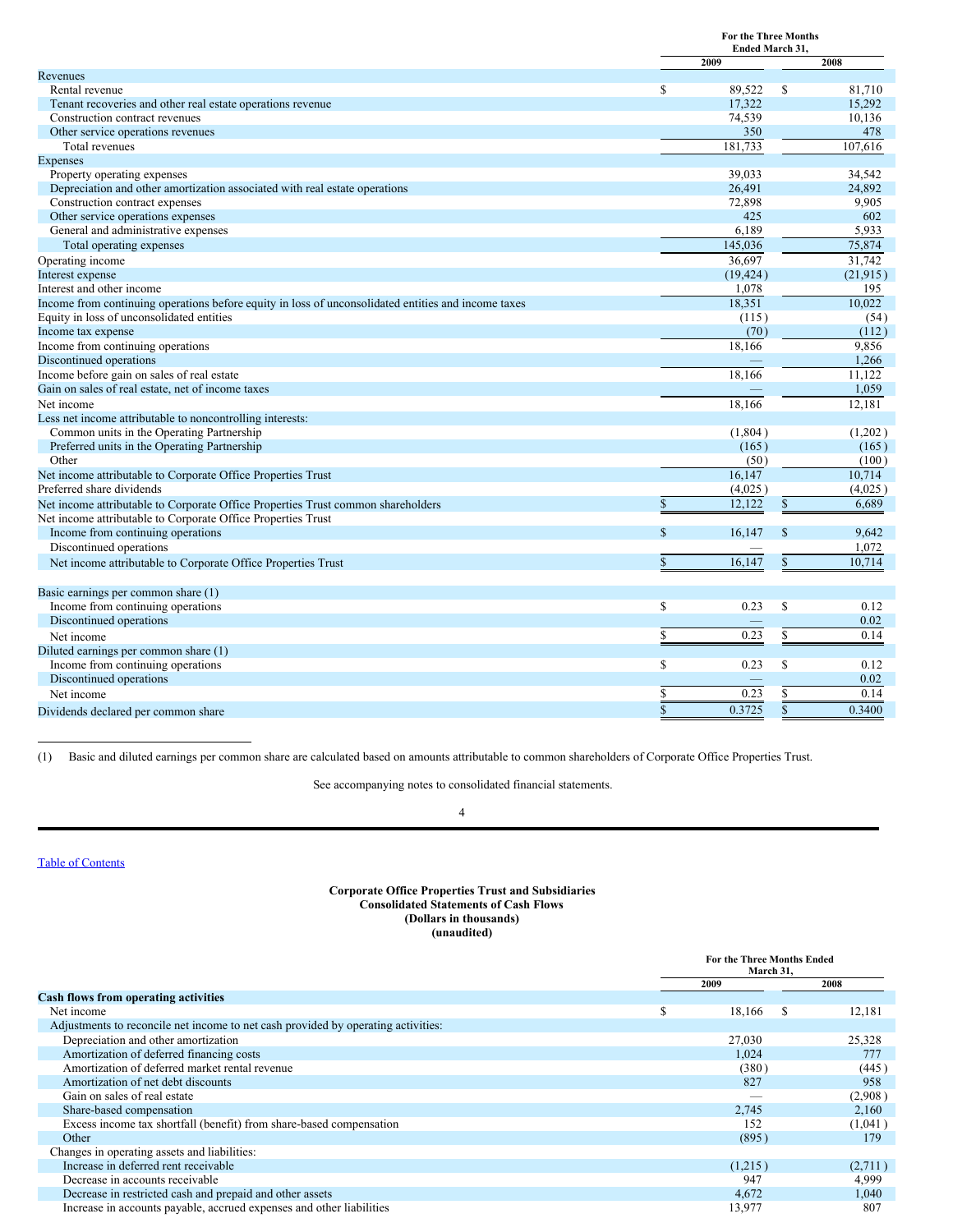| Increase in rents received in advance and security deposits         | 1,060       | 1,935       |
|---------------------------------------------------------------------|-------------|-------------|
| Net cash provided by operating activities                           | 68,110      | 43,259      |
|                                                                     |             |             |
| Cash flows from investing activities                                |             |             |
| Purchases of and additions to properties                            | (43,036)    | (49,671)    |
| Proceeds from sales of properties                                   |             | 25,270      |
| Leasing costs paid                                                  | (1,833)     | (1,703)     |
| Other                                                               | (847)       | (1,048)     |
| Net cash used in investing activities                               | (45,716)    | (27, 152)   |
|                                                                     |             |             |
| <b>Cash flows from financing activities</b>                         |             |             |
| Proceeds from mortgage and other loans payable                      | 136,536     | 56,000      |
| Repayments of mortgage and other loans payable                      | (125, 482)  | (35, 847)   |
| Net proceeds from issuance of common shares                         | 112         | 392         |
| Dividends paid                                                      | (23, 331)   | (20, 114)   |
| Distributions paid                                                  | (3,111)     | (2,942)     |
| Excess income tax (shortfall) benefit from share-based compensation | (152)       | 1,041       |
| Restricted share redemptions                                        | (1,696)     | (1,149)     |
| Other                                                               | 657         | (519)       |
| Net cash used in financing activities                               | (16, 467)   | (3,138)     |
|                                                                     |             |             |
| Net increase in cash and cash equivalents                           | 5,927       | 12,969      |
| Cash and cash equivalents                                           |             |             |
| Beginning of period                                                 | 6,775       | 24,638      |
| End of period                                                       | 12,702<br>S | 37,607<br>S |
|                                                                     |             |             |

See accompanying notes to consolidated financial statements.

<span id="page-3-0"></span>5

Table of [Contents](#page-0-0)

#### **Corporate Office Properties Trust and Subsidiaries**

**Notes to Consolidated Financial Statements (Dollars in thousands, except per share data) (unaudited)**

## **1. Organization**

Corporate Office Properties Trust ("COPT") and subsidiaries (collectively, the "Company") is a fully-integrated and self-managed real estate investment trust ("REIT") that focuses primarily on strategic customer relationships and specialized tenant requirements in the United States Government, defense information technology and data sectors. We acquire, develop, manage and lease properties that are typically concentrated in large office parks primarily located adjacent to government demand drivers and/or in demographically strong markets possessing growth opportunities. As of March 31, 2009, our investments in real estate included the following:

- 240 wholly owned operating properties totaling 18.5 million square feet;
- · 16 wholly owned properties under construction or development that we estimate will total approximately 1.8 million square feet upon completion;
- · wholly owned land parcels totaling 1,584 acres that we believe are potentially developable into approximately 13.8 million square feet; and
- · partial ownership interests in a number of other real estate projects in operation, under development or redevelopment or held for future development.

We conduct almost all of our operations through our operating partnership, Corporate Office Properties, L.P. (the "Operating Partnership"), for which we are the managing general partner. The Operating Partnership owns real estate both directly and through subsidiary partnerships and limited liability companies ("LLCs"). A summary of our Operating Partnership's forms of ownership and the percentage of those securities owned by COPT as of March 31, 2009 follows:

| Common Units             | 90%     |
|--------------------------|---------|
| Series G Preferred Units | $100\%$ |
| Series H Preferred Units | $100\%$ |
| Series I Preferred Units | $0\%$   |
| Series J Preferred Units | $100\%$ |
| Series K Preferred Units | $100\%$ |

Three of our trustees also controlled, either directly or through ownership by other entities or family members, 8% of the Operating Partnership's common units at that date.

In addition to owning interests in real estate, the Operating Partnership also owns 100% of a number of entities that provide real estate services such as property management, construction and development and heating and air conditioning services primarily for our properties but also for third parties.

#### **2. Basis of Presentation**

The consolidated financial statements include the accounts of COPT, the Operating Partnership, their subsidiaries and other entities in which we have a majority voting interest and control. We also consolidate certain entities when control of such entities can be achieved through means other than voting rights ("variable interest entities" or "VIEs") if we are deemed to be the primary beneficiary of such entities. We eliminate all significant intercompany balances and transactions in consolidation. We use the equity method of accounting when we own an interest in an entity and can exert significant influence over the entity's operations but cannot control the entity's operations. We use the cost method of accounting when we own an interest in an entity and cannot exert significant influence over its operations.

The unaudited consolidated financial statements include all adjustments which are necessary, in the opinion of Management, to fairly present our financial position and results of operations. All adjustments are of a normal recurring nature. The consolidated financial statements have been prepared using the accounting policies described in our Annual Report on Form 10-K except for the accounting changes discussed in Notes 3 and 4.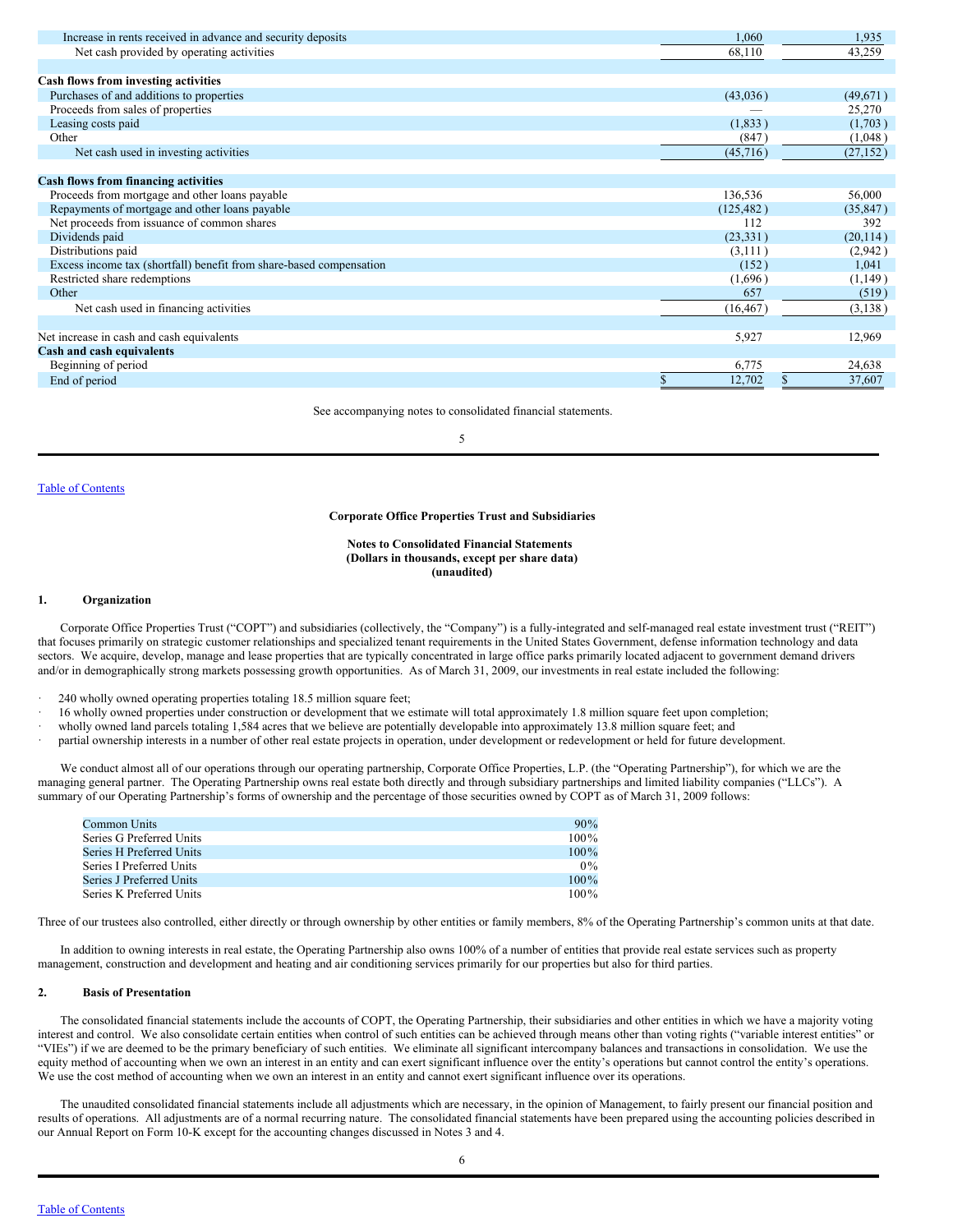# **3. Earnings Per Share ("EPS")**

We compute basic EPS by dividing net income available to common shareholders allocable to unrestricted common shares under the two-class method by the weighted average number of unrestricted common shares of beneficial interest ("common shares") outstanding during the period. Our computation of diluted EPS is similar except that:

- the denominator is increased to include: (1) the weighted average number of potential additional common shares that would have been outstanding if securities that are convertible into our common shares were converted; and (2) the effect of dilutive potential common shares outstanding during the period attributable to share-based compensation using the treasury stock method; and
- · the numerator is adjusted to add back any changes in income or loss that would result from the assumed conversion into common shares that we added to the denominator.

Summaries of the numerator and denominator for purposes of basic and diluted EPS calculations are set forth below (dollars and shares in thousands, except per share data):

|                                                                                                         | <b>For the Three Months Ended</b><br>March 31, |         |              |         |
|---------------------------------------------------------------------------------------------------------|------------------------------------------------|---------|--------------|---------|
|                                                                                                         |                                                | 2009    |              | 2008    |
| Numerator:                                                                                              |                                                |         |              |         |
| Income from continuing operations                                                                       | S                                              | 18,166  |              | 9,856   |
| Add: Gain on sales of real estate, net                                                                  |                                                |         |              | 1,059   |
| Less: Preferred share dividends                                                                         |                                                | (4,025) |              | (4,025) |
| Less: Income from continuing operations attributable to noncontrolling interests                        |                                                | (2,019) |              | (1,273) |
| Less: Income from continuing operations attributable to restricted shares                               |                                                | (268)   |              | (170)   |
| Numerator for basic and diluted EPS from continuing operations attributable to COPT common shareholders |                                                | 11,854  |              | 5,447   |
| Add: Income from discontinued operations                                                                |                                                |         |              | 1,266   |
| Less: Income from discontinued operations attributable to noncontrolling interests                      |                                                |         |              | (194)   |
| Numerator for basic and diluted EPS on net income attributable to COPT common shareholders              |                                                | 11,854  | S.           | 6,519   |
| Denominator (all weighted averages):                                                                    |                                                |         |              |         |
| Denominator for basic EPS (common shares)                                                               |                                                | 51,930  |              | 47,001  |
| Dilutive effect of stock option awards                                                                  |                                                | 498     |              | 704     |
| Denominator for diluted EPS                                                                             |                                                | 52,428  |              | 47,705  |
|                                                                                                         |                                                |         |              |         |
| Basic EPS:                                                                                              |                                                |         |              |         |
| Income from continuing operations attributable to COPT common shareholders                              | <sup>\$</sup>                                  | 0.23    | $\mathbb{S}$ | 0.12    |
| Income from discontinued operations attributable to COPT common shareholders                            |                                                |         |              | 0.02    |
| Net income attributable to COPT common shareholders                                                     |                                                | 0.23    |              | 0.14    |
| Diluted EPS:                                                                                            |                                                |         |              |         |
| Income from continuing operations attributable to COPT common shareholders                              | $\mathbf S$                                    | 0.23    | \$.          | 0.12    |
| Income from discontinued operations attributable to COPT common shareholders                            |                                                |         |              | 0.02    |
| Net income attributable to COPT common shareholders                                                     |                                                | 0.23    | S.           | 0.14    |
|                                                                                                         |                                                |         |              |         |

## Table of [Contents](#page-0-0)

Our diluted EPS computations do not include the effects of the following securities since the conversions of such securities would increase diluted EPS for the respective periods:

|                                               | <b>Weighted Average Shares</b><br>For the Three Months Ended<br>March 31. |       |
|-----------------------------------------------|---------------------------------------------------------------------------|-------|
|                                               | 2009                                                                      | 2008  |
| Conversion of common units                    | 7.253                                                                     | 8,154 |
| Conversion of convertible preferred units     | 176                                                                       | 176   |
| Conversion of convertible preferred shares    | 434                                                                       | 434   |
| Anti-dilutive share-based compensation awards | 908                                                                       | 507   |

The 3.5% Exchangeable Senior Notes did not affect our diluted EPS reported above since the weighted average closing price of our common shares during each of the periods was less than the exchange price per common share applicable for such periods.

We adopted FASB Staff Position No. EITF 03-6-1, "Determining Whether Instruments Granted in Share-Based Payment Transactions are Participating Securities" ("FSP EITF 03-6-1") effective January 1, 2009. FSP EITF 03-6-1 requires that all unvested share-based payment awards that contain nonforfeitable rights to dividends be considered participating securities and therefore shall be included in the computation of EPS pursuant to the two-class method. The two-class method is an earnings allocation formula that determines EPS for each class of common shares and participating security according to dividends declared (or accumulated) and participation rights in undistributed earnings. FSP EITF 03-6-1 was effective for us beginning January 1, 2009 and interim periods within that year, and the EPS of prior periods was adjusted retrospectively. Our adoption of FSP EITF 03-6-1 had a decreasing effect on our EPS in the current and in prior periods at a level that was not material.

#### **4. Recent Accounting Pronouncements**

We adopted Statement of Financial Accounting Standards No. 160, "Noncontrolling Interests in Consolidated Financial Statements" ("SFAS 160") effective January 1, 2009. SFAS 160 establishes accounting and reporting standards for noncontrolling interests in subsidiaries and for deconsolidation of subsidiaries. It requires all entities to report noncontrolling (minority) interests in subsidiaries as equity in the consolidated financial statements. SFAS 160 also requires that consolidated net income be adjusted to include net income attributable to noncontrolling interests. In addition, SFAS 160 requires that purchases or sales of equity interests that do not result in a change in control be accounted for as equity transactions. The presentation and disclosure requirements under SFAS 160 are being applied retrospectively for all periods presented. SFAS 160 primarily affected how we present noncontrolling interests on our consolidated balance sheets, statements of operations and cash flows but did not otherwise have a material effect on our financial position, results of operations or cash flows.

We adopted FASB Staff Position No. APB 14-1, "Accounting for Convertible Debt Instruments That May Be Settled in Cash upon Conversion (Including Partial Cash Settlement)" ("FSP APB 14-1") effective January 1, 2009. FSP APB 14-1 requires that the initial proceeds from convertible debt instruments that may be settled in cash, including partial cash settlements, be allocated between a liability component and an equity component associated with the embedded conversion option. This pronouncement's objective is to require the liability and equity components of convertible debt to be separately accounted for in order to enable interest expense to be recorded at a rate that would reflect the issuer's conventional debt borrowing rate (previously, interest expense on such debt was recorded based on the contractual rate of interest under the debt). Under this pronouncement, the liability component is recorded at its fair value, as calculated based on the present value of its cash flows discounted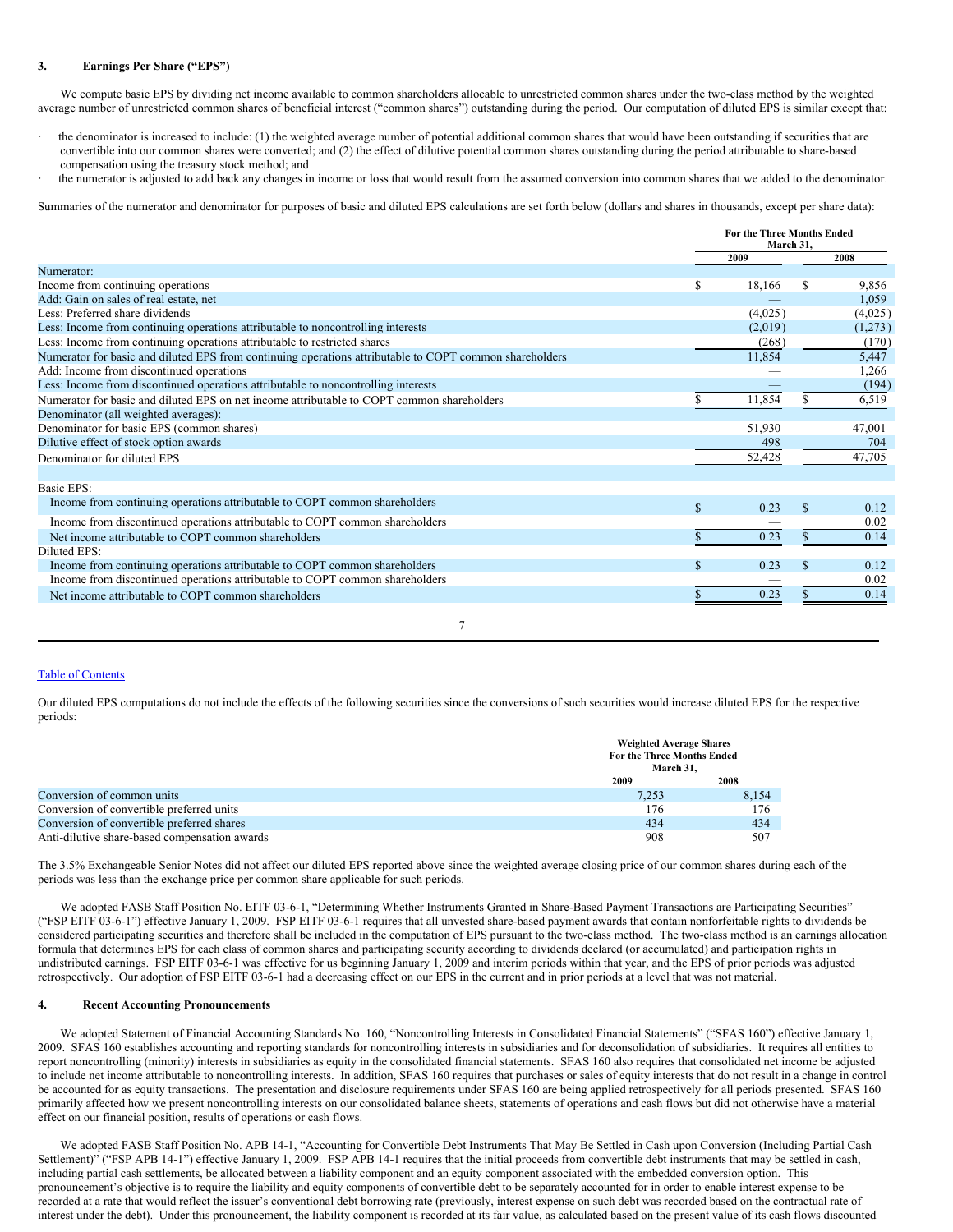using the issuer's conventional debt borrowing rate. The equity component is recorded based on the difference between the debt proceeds and the fair value of the liability. The difference between the liability's principal amount and fair value is reported as a debt discount and amortized as interest expense over the debt's expected life using the effective interest method. The provisions of FSP APB 14-1 are being applied retrospectively to all periods presented. FSP APB 14-1 affected the accounting for our 3.5% Exchangeable Senior Notes (the "Exchangeable Notes"), resulting in our retroactive reclassification from debt to equity of \$21,309, representing the debt discount, effective upon the origination of the Exchangeable Notes in September 2006. This debt discount was subsequently amortized. In addition, we reclassified \$465 of the original finance fees incurred in relation to the Exchangeable Notes to equity effective September 2006. For the three months ended March 31, 2009, we recognized \$698 in amortization of the discount on the Exchangeable Notes as interest expense, net of amounts capitalized, and we expect to amortize the remaining unamortized discount as of March 31, 2009 of \$9,012 into interest expense

# Table of [Contents](#page-0-0)

through September 2011, net of amounts capitalized. The tables below set forth the changes to our net income for the three months ended March 31, 2008 and our balance sheet as of December 31, 2008 resulting from our adoption of FSP APB 14-1 and SFAS 160:

|                                                                                          | <b>For the Three</b><br><b>Months Ended</b><br><b>March 31, 2008</b> |
|------------------------------------------------------------------------------------------|----------------------------------------------------------------------|
| Net income as previously reported                                                        | 11.395                                                               |
| Add: Net income attributable to noncontrolling interests related to adoption of SFAS 160 | 1.589                                                                |
| Less: Adjustment to interest expense related to adoption of FSP APB 14-1                 | (803)                                                                |
| Net income, as adjusted                                                                  | 12.181                                                               |

|                                | December 31, |                       |                          |                   |
|--------------------------------|--------------|-----------------------|--------------------------|-------------------|
|                                | 2008. as     | Adjustments           | <b>Adiustments</b>       |                   |
|                                | Previously   | <b>Related to FSP</b> | <b>Related to</b>        | December 31,      |
| <b>Balance Sheet line item</b> | Reported     | <b>APB 14-1</b>       | <b>SFAS 160</b>          | 2008, as Adjusted |
| Properties, net                | 2,776,889    | 1,577                 | $\overline{\phantom{a}}$ | 2,778,466         |
| Deferred charges, net          | 52,006       | (205)                 | $\sim$                   | 51.801            |
| 3.5% Exchangeable Senior Notes | 162,500      | (9,872)               | _                        | 152,628           |
| Minority interest              | 137,865      | (1, 454)              | (136, 411)               |                   |
| Equity                         | 933.314      | 12.698                | 136.411                  | 1.082.423         |

We adopted Financial Accounting Standards Board ("FASB") Statement of Financial Accounting Standards No. 157, "Fair Value Measurements" ("SFAS 157") effective January 1, 2008. FASB Staff Position SFAS 157-2, "Effective Date of FASB Statement No. 157" ("FSP FAS 157-2") amended SFAS 157 to defer the effective date of SFAS 157 for all non-financial assets and non-financial liabilities except those that are recognized or disclosed at fair value in the financial statements on a recurring basis to fiscal years beginning after November 15, 2008. Effective January 1, 2009, we adopted SFAS 157 for our non-financial assets and non-financial liabilities; this adoption did not have a material effect on our financial position, results of operations or cash flows.

We adopted FASB Statement of Financial Accounting Standards No. 141(R), "Business Combinations" ("SFAS 141(R)") effective January 1, 2009. SFAS 141(R) requires the acquiring entity in a business combination to recognize the assets acquired and liabilities assumed in the transactions; establishes the acquisition-date fair value as the measurement objective for all assets acquired and liabilities assumed; and requires the acquirer to disclose to investors and other users all of the information they need to evaluate and understand the nature and financial effect of the business combination. SFAS 141(R) requires us now to expense transaction costs associated with property acquisitions occurring subsequent to the pronouncement's effective date, which is a significant change since our prior practice was to capitalize such costs into the cost of the acquisitions. Other than the effect this change will have in connection with future acquisitions, our adoption of SFAS 141(R) did not have a material effect on our financial position, results of operations or cash flows.

We adopted FASB Statement of Financial Accounting Standards No. 161, "Disclosures about Derivative Instruments and Hedging Activities" ("SFAS 161") effective January 1, 2009. This new standard expanded the disclosure requirements for derivative instruments and for hedging activities in order to provide users of financial statements with an enhanced understanding of: (1) how and why an entity uses derivative instruments; (2) how derivative instruments and related hedged items are accounted for under Statement of Financial Accounting Standards No. 133, "Accounting for Derivative Instruments and Hedging Activities" and its related interpretations; and (3) how derivative instruments and related hedged items affect an entity's financial position, financial performance, and cash flows. SFAS 161 requires additional disclosure regarding derivatives in our notes to future financial statements but did not otherwise affect our financial position, results of operations or cash flows.

On April 9, 2009, the FASB issued FASB Staff Position SFAS 157-4, "Determining Fair Value When the Volume and Level of Activity for the Asset or Liability Have Significantly Decreased and Identifying Transactions That Are Not Orderly" ("FSP SFAS 157-4"). FSP SFAS 157-4 relates to determining fair values when there is no active market or where the price inputs being used represent distressed sales. It reaffirms what SFAS 157 states, which is that the objective of fair value measurement is to reflect how much an asset would be sold for in an orderly transaction (as opposed to a distressed or forced transaction) at the date of the financial statements under current market conditions. Specifically, it reaffirms the need to use judgment to ascertain if a formerly active market has become inactive and in determining fair values when markets have become inactive. FSP SFAS 157-4 will be effective for interim and

# 9

#### Table of [Contents](#page-0-0)

annual periods ending after June 15, 2009 and will be applied prospectively. We are evaluating FSP SFAS 157-4 but currently believe that its adoption will not have a material effect on our financial statements.

On April 9, 2009, the FASB also issued FASB Staff Position SFAS 107-1 and APB 28-1, "Interim Disclosures about Fair Value of Financial Instruments" ("FSP SFAS 107-1 and APB 28-1"), which relates to fair value disclosures for any financial instruments that are not currently reflected on the balance sheet at fair value. Prior to issuing this FSP, fair values for these assets and liabilities were only disclosed once a year. FSP SFAS 107-1 and APB 28-1 now requires these disclosures on a quarterly basis, providing qualitative and quantitative information about fair value estimates for all those financial instruments not measured on the balance sheet at fair value. FSP SFAS 107-1 and APB 28-1 will be effective for interim periods ending after June 15, 2009. We believe the adoption of FSP SFAS 107-1 and APB 28-1 will not have a material effect on our financial statements.

## **5. Properties, net**

Operating properties consisted of the following:

**March** 31, **December** 31, **2009 2009 2008**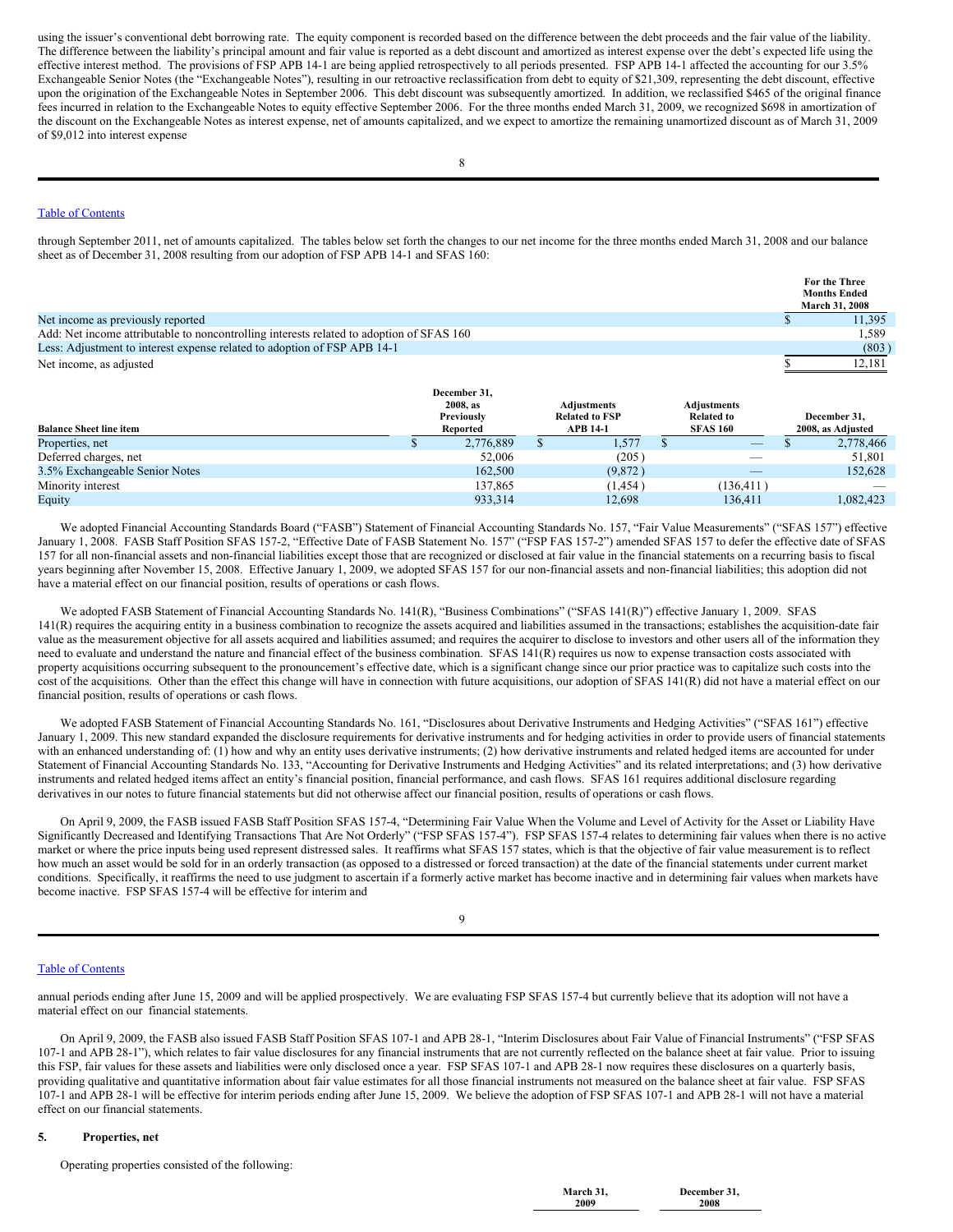| Land                           | 423.985                | 423.985                 |
|--------------------------------|------------------------|-------------------------|
| Buildings and improvements     | 2,229,817<br>2,653,802 | 2,202,995<br>2,626,980  |
| Less: accumulated depreciation | (362,318)<br>2,291,484 | (343, 110)<br>2,283,870 |

Projects we had under construction or development consisted of the following:

|                          | March 31,<br>2009 | December 31,<br>2008 |
|--------------------------|-------------------|----------------------|
| Land                     | 222.242           | 220,863              |
| Construction in progress | 295.686           | 273.733              |
|                          | 517.928           | 494.596              |

### **2009 Construction, Development and Redevelopment Activities**

During the three months ended March 31, 2009, we had one property located in Suburban Maryland totaling 116,000 square feet become fully operational (42,000 of these square feet were placed into service in 2008). We also placed into service 9,000 square feet in one partially operational property located in the Baltimore/Washington Corridor.

As of March 31, 2009, we had construction activities underway on five properties in the Baltimore/Washington Corridor (including one through a joint venture), four in Colorado Springs, Colorado ("Colorado Springs"), two in San Antonio, Texas ("San Antonio") and one each in Suburban Baltimore and Suburban Maryland (including one through a joint venture). We also had development activities underway on three office properties in the Baltimore/Washington Corridor and one each in San Antonio and Suburban Baltimore. In addition, we had redevelopment underway on one property located in the Baltimore/Washington Corridor owned through a joint venture.

| ۰.<br>×<br>۰. |  |
|---------------|--|
|               |  |

### Table of [Contents](#page-0-0)

### **6. Real Estate Joint Ventures**

During the three months ended March 31, 2009, we had an investment in one unconsolidated real estate joint venture accounted for using the equity method of accounting. Information pertaining to this joint venture investment is set forth below.

|                                                | <b>Investment Balance at</b> |                   |  |                      |                  |           |                           |  | Total                  | <b>Maximum</b>            |
|------------------------------------------------|------------------------------|-------------------|--|----------------------|------------------|-----------|---------------------------|--|------------------------|---------------------------|
|                                                |                              | March 31.<br>2009 |  | December 31.<br>2008 | Date<br>Acauired | Ownership | Nature of<br>Activity     |  | Assets at<br>3/31/2009 | Exposure<br>to Loss $(1)$ |
| Harrisburg Corporate Gateway<br>Partners, L.P. |                              | (4,809)(2)        |  | (4,770)(2)           | 9/29/2005        | 20%       | Operates 16 buildings (3) |  | 69.489                 | __                        |

(1) Derived from the sum of our investment balance and maximum additional unilateral capital contributions or loans required from us. Not reported above are additional amounts that we and our partner are required to fund when needed by this joint venture; these funding requirements are proportional to our respective ownership percentages. Also not reported above are additional unilateral contributions or loans from us, the amounts of which are uncertain, which we would be required to make if certain contingent events occur.

(2) The carrying amount of our investment in this joint venture was lower than our share of the equity in the joint venture by \$5,196 at March 31, 2009 and December 31, 2008 due to our deferral of gain on the contribution by us of real estate into the joint venture upon its formation. A difference will continue to exist to the extent the nature of our continuing involvement in the joint venture remains the same.

(3) This joint venture's properties are located in Greater Harrisburg, Pennsylvania.

The following table sets forth condensed balance sheets for Harrisburg Corporate Gateway Partners, L.P.:

|                                      | March 31,<br>2009 |   | December 31.<br>2008 |
|--------------------------------------|-------------------|---|----------------------|
| Properties, net                      | 62,060            | S | 62,308               |
| Other assets                         | 7,429             |   | 7,530                |
| Total assets                         | 69.489            |   | 69,838               |
| Liabilities (primarily debt)         | \$<br>67,721      | S | 67,725               |
| Owners' equity                       | 1,768             |   | 2,113                |
| Total liabilities and owners' equity | 69,489            |   | 69,838               |

The following table sets forth condensed statements of operations for Harrisburg Corporate Gateway Partners, L.P.:

|                                       |   | <b>For the Three Months</b><br>Ended March 31, |    |       |  |
|---------------------------------------|---|------------------------------------------------|----|-------|--|
|                                       |   | 2009                                           |    | 2008  |  |
| Revenues                              | ъ | 2.420                                          | \$ | 2,383 |  |
| Property operating expenses           |   | (835)                                          |    | (825) |  |
| Interest expense                      |   | (969)                                          |    | (980) |  |
| Depreciation and amortization expense |   | (811)                                          |    | (830) |  |
| Net loss                              |   | (195)                                          | \$ | (252) |  |

The table below sets forth information pertaining to our investments in consolidated joint ventures at March 31, 2009: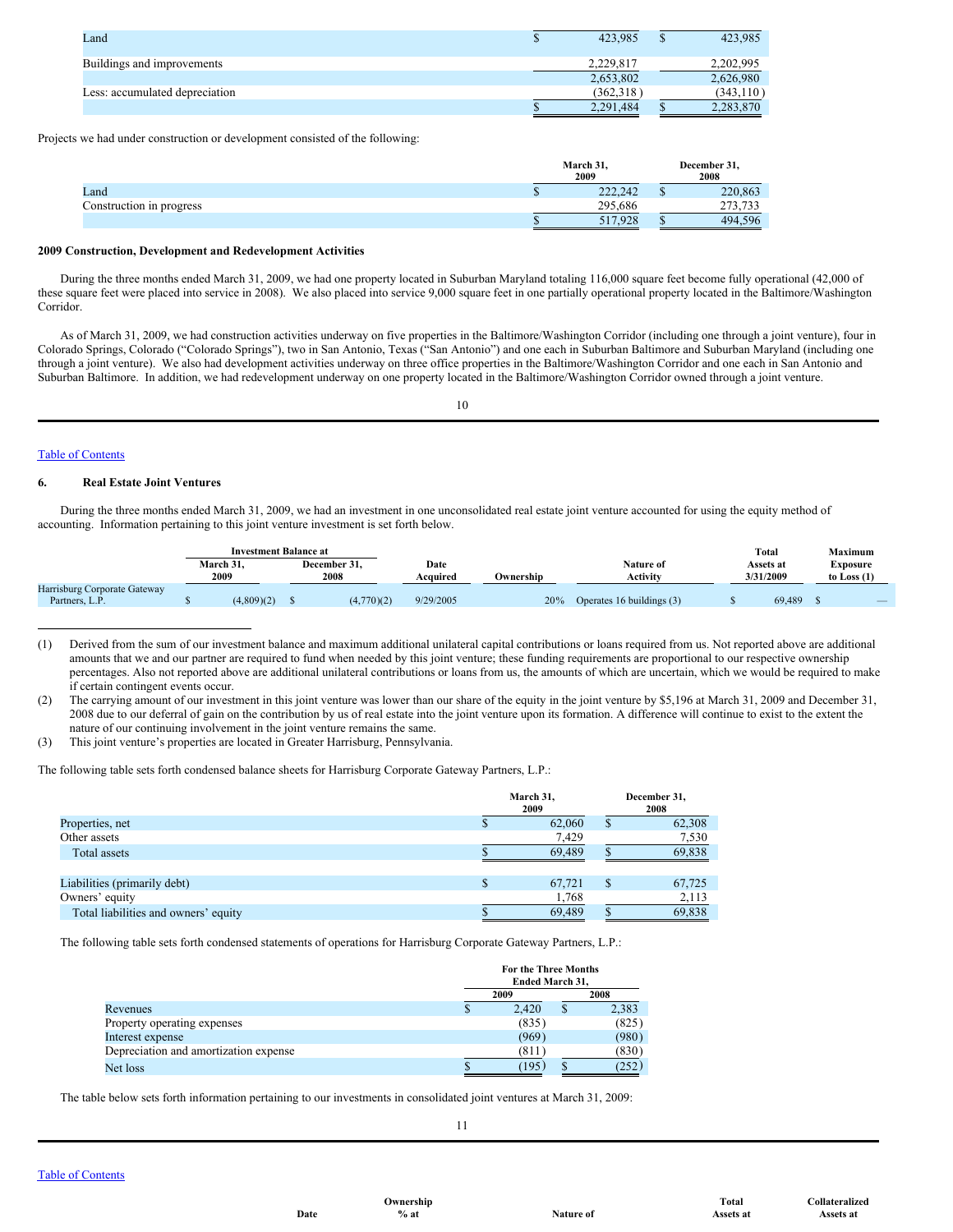|                                | Acquired   | 3/31/2009 | Activity                      | 3/31/2009 | 3/31/2009                |
|--------------------------------|------------|-----------|-------------------------------|-----------|--------------------------|
| M Square Associates, LLC       | 6/26/2007  | $45.0\%$  | Developing land parcels (1)   | 36,208    |                          |
| Arundel Preserve #5, LLC       | 7/2/2007   | 50.0%     | Developing land parcel (2)    | 28,696    |                          |
| COPT Opportunity Invest I, LLC | 12/20/2005 | 92.5%     | Redeveloping one property (3) | 28.461    |                          |
| COPT-FD Indian Head, LLC       | 10/23/2006 | 75.0%     | Developing land parcel (4)    | 6.808     | $\overline{\phantom{a}}$ |
| <b>MOR Forbes 2 LLC</b>        | 12/24/2002 | 50.0%     | Operates one building (5)     | 4.605     |                          |
|                                |            |           |                               | 104,778   | $\overline{\phantom{a}}$ |

(1) This joint venture is developing land parcels located in College Park, Maryland. We own a 90% interest in Enterprise Campus Developer, LLC, which in turn owns a 50% interest in M Square.

(2) This joint venture is developing a land parcel located in Hanover, Maryland.

(3) This joint venture owns a property in the Baltimore/Washington Corridor region.

(4) This joint venture's property is located in Charles County, Maryland (located in our "Other" business segment).

(5) This joint venture's property is located in Lanham, Maryland (located in the Suburban Maryland region).

Our commitments and contingencies pertaining to our real estate joint ventures are disclosed in Note 17.

#### **7. Debt**

Our debt consisted of the following:

|                                        | <b>Maximum</b><br>Principal |  |                                                                       |  |                                                   |                            | <b>Scheduled</b><br>Maturity |
|----------------------------------------|-----------------------------|--|-----------------------------------------------------------------------|--|---------------------------------------------------|----------------------------|------------------------------|
|                                        | Amount at<br>March 31, 2009 |  | <b>Carrying Value at</b><br>December 31,<br>March 31,<br>2008<br>2009 |  | <b>Stated Interest Rates</b><br>at March 31, 2009 | Dates at<br>March 31, 2009 |                              |
| Mortgage and other loans payable:      |                             |  |                                                                       |  |                                                   |                            |                              |
| Revolving Credit Facility              | 600,000                     |  | 424,000                                                               |  | 392,500                                           | LIBOR + 0.75% to 1.25% (1) | September 30, 2011 (2)       |
|                                        |                             |  |                                                                       |  |                                                   |                            |                              |
| Mortgage and Other Secured Loans       |                             |  |                                                                       |  |                                                   |                            |                              |
| Fixed rate mortgage loans (3)          | N/A                         |  | 935,102                                                               |  | 967,617                                           | $5.20\% - 8.63\%$ (4)      | $2009 - 2034(5)$             |
| Revolving Construction Facility (6)    | 225,000                     |  | 93,303                                                                |  | 81,267                                            | LIBOR $+ 1.60\%$ to 2.00%  | May 2, 2011 (2)              |
| Other variable rate secured loans      | N/A                         |  | 221,400                                                               |  | 221,400                                           | $LIBOR + 2.25\% (7)$       | August 1, 2012 (2)           |
| Other construction loan facilities     | 48,000                      |  | 40,589                                                                |  | 40,589                                            | $LIBOR + 1.50\%$ (8)       | 2009                         |
| Total mortgage and other secured loans |                             |  | 1,290,394                                                             |  | 1,310,873                                         |                            |                              |
|                                        |                             |  |                                                                       |  |                                                   |                            |                              |
| Note payable                           |                             |  |                                                                       |  |                                                   |                            |                              |
| Unsecured seller note                  | N/A                         |  | 750                                                                   |  | 750                                               | 5.95%                      | 2016                         |
| Total mortgage and other loans payable |                             |  | 1,715,144                                                             |  | 1,704,123                                         |                            |                              |
|                                        |                             |  |                                                                       |  |                                                   |                            |                              |
| 3.5% Exchangeable Senior Notes         | N/A                         |  | 153.488                                                               |  | 152,628                                           | 3.50%                      | September $2026(9)$          |
| Total debt                             |                             |  | 1,868,632                                                             |  | 1,856,751                                         |                            |                              |
|                                        |                             |  |                                                                       |  |                                                   |                            |                              |

<sup>(1)</sup> The interest rate on the Revolving Credit Facility was 1.33% at March 31, 2009.

(2) These loans may be extended for a one-year period at our option, subject to certain conditions.

(3) Several of the fixed rate mortgages carry interest rates that were above or below market rates upon assumption and therefore were recorded at their fair value based on applicable effective interest rates. The carrying values of these loans reflect net premiums totaling \$468 at March 31, 2009 and \$501 at December 31, 2008.

(4) The weighted average interest rate on these loans was 5.68% at March 31, 2009.

(5) A loan with a balance of \$4,721 at March 31, 2009 that matures in 2034 may be repaid in March 2014, subject to certain conditions.

(6) The weighted average interest rate on this loan was 2.19% at March 31, 2009.

(7) The one loan in this category at March 31, 2009 is subject to a floor of 4.25%, which was the interest rate in effect at March 31, 2009.

(8) The weighted average interest rate on these loans was 1.93% at March 31, 2009.<br>(9) As described further in our 2008 Annual Report on Form 10-K, the notes have are As described further in our 2008 Annual Report on Form 10-K, the notes have an exchange settlement feature that provides that they may, under certain circumstances, be exchangeable for cash (up to the principal amount of the notes) and, with respect to any excess exchange value, may be exchangeable into (at our option) cash, our common shares or a combination of cash and our common shares at an exchange rate (subject to adjustment) of 18.7661 shares per one thousand dollar principal amount of the notes (exchange rate is as of March 31, 2009 and is equivalent to an exchange price of \$53.29 per common share). The carrying value of these notes included a principal amount of \$162,500 and an unamortized discount totaling \$9,012 at March 31, 2009 and \$9,872 at December 31, 2008. The effective interest rate under the notes, including amortization of the discount, was 5.97%. The table below sets forth interest expense recognized on these notes before deductions for amounts capitalized:

#### Table of [Contents](#page-0-0)

|                                                           | For the Three Months<br><b>Ended March 31.</b> |       |
|-----------------------------------------------------------|------------------------------------------------|-------|
|                                                           | 2009                                           | 2008  |
| Interest expense on effective interest rate               | .422                                           | 1.750 |
| Interest expense associated with amortization of discount | 860                                            | 998   |
| Total                                                     | 2.282                                          | 2.748 |

We capitalized interest costs of \$4,499 in the three months ended March 31, 2009 and \$4,765 in the three months ended March 31, 2008.

## **8. Derivatives**

We are exposed to certain risks arising from changes in market conditions conditions. These changes in market conditions may adversely affect our financial performance. We use derivative financial instruments to assist in managing our exposure to these changes in market conditions. Specifically, we enter into derivative financial instruments to manage exposures that arise from business activities that result in the payment of future known and uncertain cash amounts, the value of which are determined by interest rates. Our derivative financial instruments are used to manage differences in the amount, timing, and duration of our known or expected cash payments related to our borrowings.

Our primary objectives in using interest rate derivatives are to add stability to interest expense and to manage exposure to interest rate movements. To accomplish this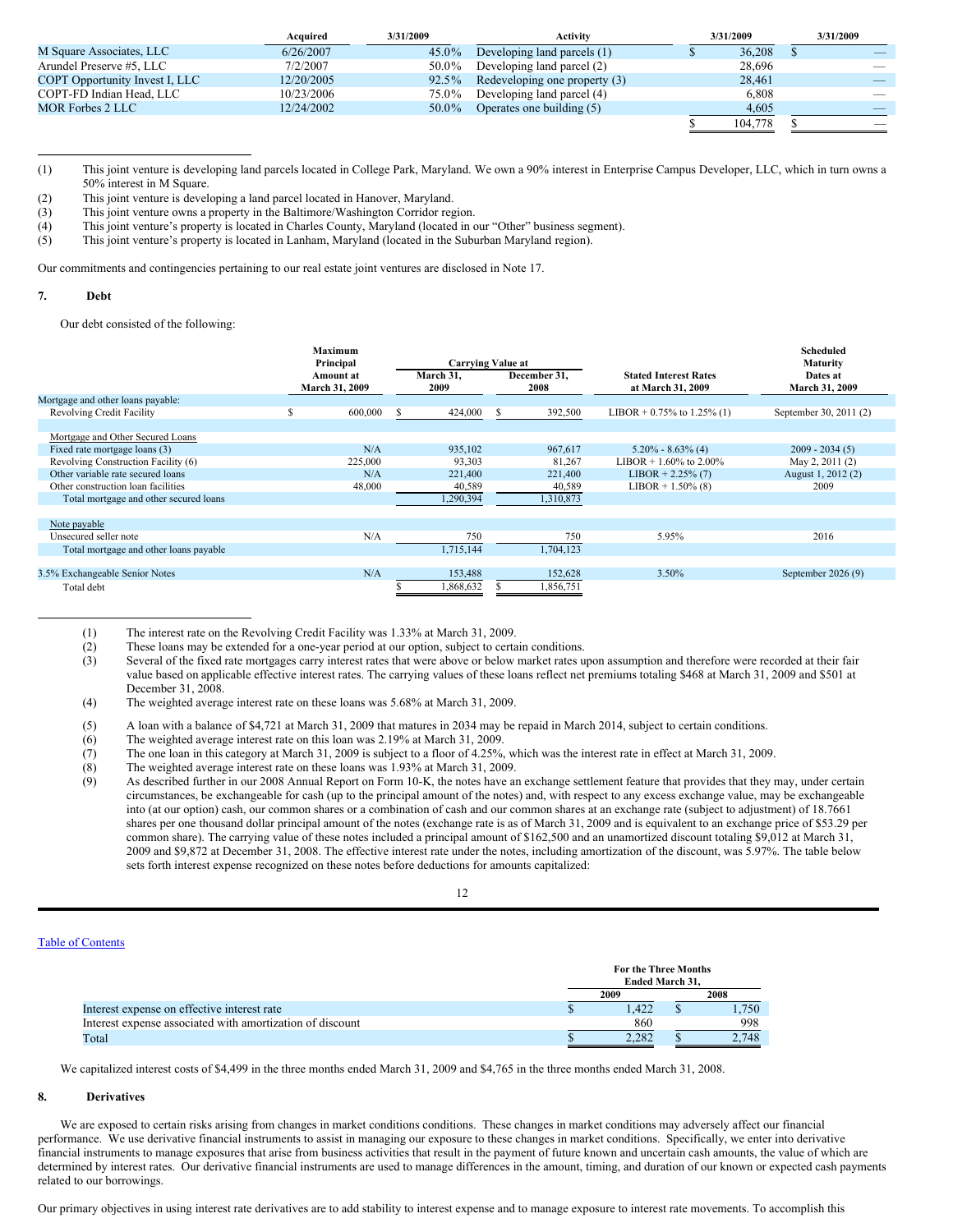objective, we primarily use interest rate swaps as part of our interest rate risk management strategy. Interest rate swaps designated as cash flow hedges involve the receipt of variable-rate amounts from a counterparty in exchange for our making fixed-rate payments over the life of the agreements without exchange of the underlying notional amount. During 2009, these derivatives were used to hedge the variable cash flows associated with both existing and future variable-rate debt. We defer the effective portion of the changes in fair value of the designated cash flow hedges to accumulated other comprehensive loss ("AOCL") and reclassify such deferrals to interest expense as interest expense is recognized on the hedged forecasted transactions. We recognize directly in interest expense the ineffective portion of the change in fair value of interest rate derivatives. We do not use derivatives for trading or speculative purposes and do not have any derivatives that are not designated as hedges as of March 31, 2009.

As of March 31, 2009, we had six outstanding interest rate derivatives that were designated as cash flow hedges of interest rate risk with an aggregate notional value of \$420,000. All six derivative instruments were interest rate swaps. Under one of these interest rate derivatives, we are hedging our exposure to the variability in future cash flows for forecasted transactions over the period ending January 1, 2010. The table below sets forth the fair value of our derivative financial instruments as well as their classification on our Consolidated Balance Sheet as of March 31, 2009:

|                                   | March 31, 2009       |  |                   |  |  |
|-----------------------------------|----------------------|--|-------------------|--|--|
| Derivatives Designated as Hedging | <b>Balance Sheet</b> |  |                   |  |  |
| <b>Instruments Under SFAS 133</b> | Location             |  | <b>Fair Value</b> |  |  |
| <b>Interest Rate Swaps</b>        | Other liabilities    |  | (4,217)           |  |  |
|                                   |                      |  |                   |  |  |
|                                   |                      |  |                   |  |  |

#### Table of [Contents](#page-0-0)

The tables below present the effect of our derivative financial instruments on our Consolidated Statements of Operations and comprehensive income for the three months ended March 31, 2009:

|                                   |                           |                          |                                   |                                | <b>Amount of Loss</b>          |     |
|-----------------------------------|---------------------------|--------------------------|-----------------------------------|--------------------------------|--------------------------------|-----|
|                                   |                           |                          |                                   | <b>Location of Loss</b>        | <b>Recognized in Income</b>    |     |
|                                   | Amount of Loss            | <b>Location of Loss</b>  | <b>Amount of Loss</b>             | <b>Recognized in Income</b>    | <b>(Ineffective Portion)</b>   |     |
|                                   |                           |                          | Reclassified from AOCL            |                                | and Amount Excluded            |     |
|                                   | <b>Recognized in AOCL</b> | Reclassified             | into                              | <b>Ineffective Portion</b>     | From                           |     |
|                                   | (Effective Portion)       | from AOCL into           | <b>Income (Effective Portion)</b> | and Amount                     | <b>Effectiveness Testing</b> ) |     |
| Derivatives in SFAS 133 Cash      | for Three Months          | <b>Income</b> (Effective | for Three Months Ended            | <b>Excluded from</b>           | for Three Months Ended         |     |
| <b>Flow Hedging Relationships</b> | Ended March 31, 2009      | Portion)                 | <b>March 31, 2009</b>             | <b>Effectiveness Testing</b> ) | <b>March 31, 2009</b>          |     |
| <b>Interest Rate Swaps</b>        | 1.381                     | Interest expense         | 2.299                             | Interest expense               |                                | 279 |

Over the next 12 months, we estimate that approximately \$3,900 will be reclassified from AOCL as an increase to interest expense.

We have agreements with each of our derivative counterparties that contain provisions under which if we default, or are capable of being declared in default, on any of our indebtedness, we could also be declared in default on our derivative obligations.

We have agreements with our derivative counterparties that incorporate the loan covenant provisions of our indebtedness with a lender affiliate of the derivative counterparty. Failure to comply with the loan covenant provisions would result in our being in default on any derivative instrument obligations covered by the agreements.

As of March 31, 2009, the fair value of derivatives in a liability position related to these agreements was \$4,217. As of March 31, 2009, we had not posted any collateral related to these agreements. We are not in default with any of these provisions. If we breached any of these provisions, we would be required to settle our obligations under the agreements at their termination value of \$5,072.

14

#### Table of [Contents](#page-0-0)

# **9. Shareholders' Equity**

#### **Common Shares**

During the three months ended March 31, 2009, we converted 2,310,000 common units in our Operating Partnership into common shares on the basis of one common share for each common unit.

See Note 14 for disclosure of common share activity pertaining to our share-based compensation plans.

#### **Accumulated Other Comprehensive Loss**

The table below sets forth activity in the accumulated other comprehensive loss component of shareholders' equity:

|                                                             | <b>For the Three Months</b><br><b>Ended March 31.</b> |  |         |  |  |
|-------------------------------------------------------------|-------------------------------------------------------|--|---------|--|--|
|                                                             | 2009                                                  |  | 2008    |  |  |
| Beginning balance                                           | (4.749)                                               |  | (2,372) |  |  |
| Amount of loss recognized in AOCL (effective portion)       | (1,381)                                               |  | (2,680) |  |  |
| Amount of loss reclassified from AOCL to income             | 2.299                                                 |  | 328     |  |  |
|                                                             | 575                                                   |  | 356     |  |  |
| Adjustment to AOCL attributable to noncontrolling interests |                                                       |  |         |  |  |
| <b>Ending balance</b>                                       | (3.256)                                               |  | (4.368) |  |  |

The table below sets forth total comprehensive income and total comprehensive income attributable to COPT:

|                                                       |         | For the Three Months<br><b>Ended March 31.</b> |
|-------------------------------------------------------|---------|------------------------------------------------|
|                                                       | 2009    | 2008                                           |
| Net income                                            | 18.166  | 12.181                                         |
| Amount of loss recognized in AOCL (effective portion) | (1,381) | (2,680)                                        |
| Amount of loss reclassified from AOCL to income       | 2,299   | 328                                            |
| Total comprehensive income                            | 19.084  | 9.829                                          |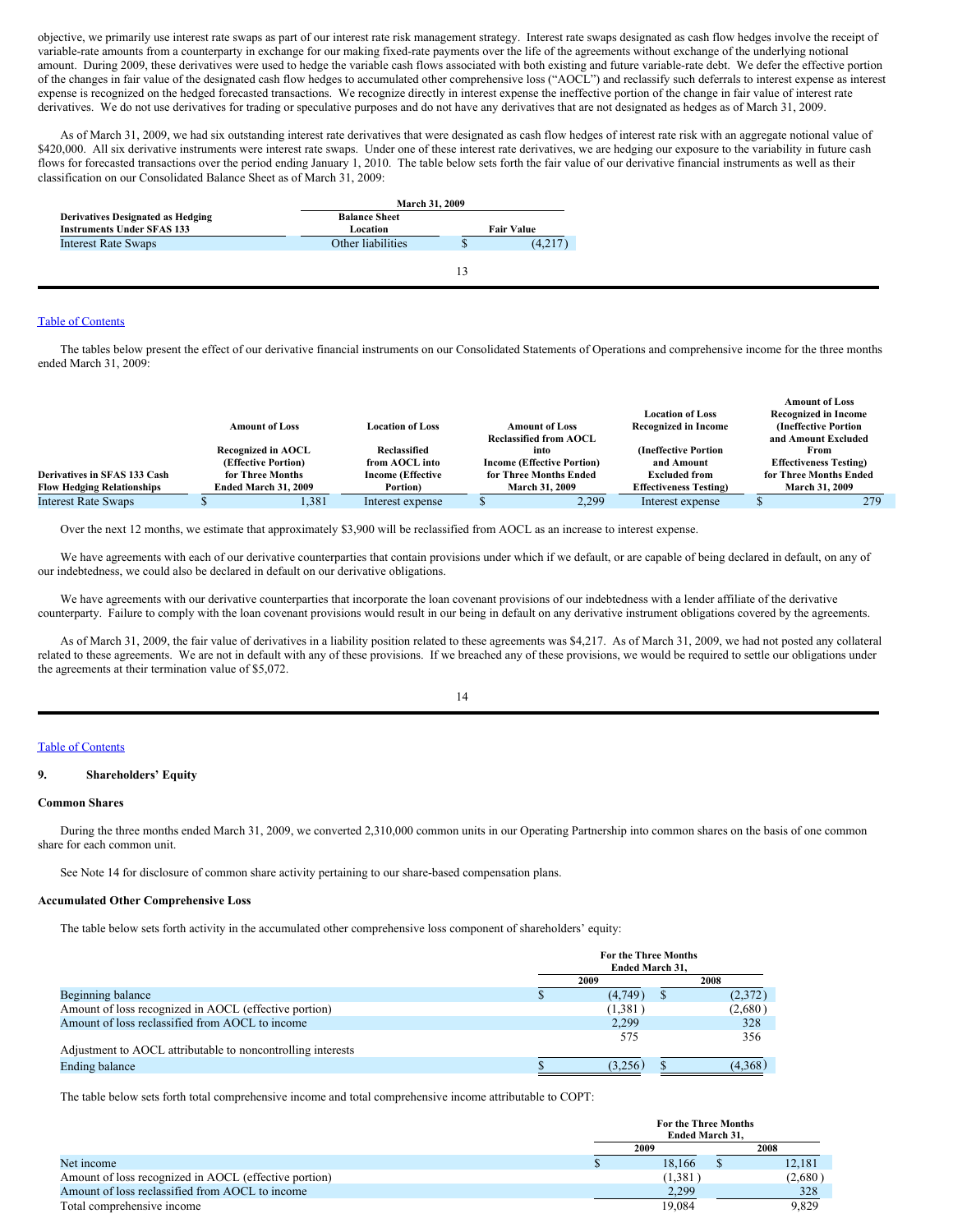| Net income attributable to noncontrolling interests                 | (2.019) | 1.467 |
|---------------------------------------------------------------------|---------|-------|
| Other comprehensive income attributable to noncontrolling interests | 116     | 35G   |
| Total comprehensive income attributable to COPT                     | 16.949  |       |

# Table of [Contents](#page-0-0)

#### **10. Dividends and Distributions**

The following table summarizes our dividends and distributions when either the payable dates or record dates occurred during the three months ended March 31, 2009:

|                            | <b>Record Date</b><br><b>Payable Date</b> |                  |                    | Dividend/<br><b>Distribution Per</b><br>Share/Unit |  |  |  |
|----------------------------|-------------------------------------------|------------------|--------------------|----------------------------------------------------|--|--|--|
| Series G Preferred Shares: |                                           |                  |                    |                                                    |  |  |  |
| Fourth Quarter 2008        | December 31, 2008                         | January 15, 2009 | \$                 | 0.5000                                             |  |  |  |
| First Ouarter 2009         | March 31, 2009                            | April 15, 2009   | $\mathbf{\hat{s}}$ | 0.5000                                             |  |  |  |
| Series H Preferred Shares: |                                           |                  |                    |                                                    |  |  |  |
| Fourth Quarter 2008        | December 31, 2008                         | January 15, 2009 | \$                 | 0.4688                                             |  |  |  |
| <b>First Ouarter 2009</b>  | March 31, 2009                            | April 15, 2009   | $\mathbf{\hat{s}}$ | 0.4688                                             |  |  |  |
| Series J Preferred Shares: |                                           |                  |                    |                                                    |  |  |  |
| Fourth Quarter 2008        | December 31, 2008                         | January 15, 2009 | \$                 | 0.4766                                             |  |  |  |
| First Ouarter 2009         | March 31, 2009                            |                  | $\mathbf{\hat{s}}$ | 0.4766                                             |  |  |  |
|                            |                                           | April 15, 2009   |                    |                                                    |  |  |  |
| Series K Preferred Shares: |                                           |                  |                    |                                                    |  |  |  |
| Fourth Quarter 2008        | December 31, 2008                         | January 15, 2009 | \$                 | 0.7000                                             |  |  |  |
| First Ouarter 2009         | March 31, 2009                            | April 15, 2009   | $\mathbf{\hat{s}}$ | 0.7000                                             |  |  |  |
| Common Shares:             |                                           |                  |                    |                                                    |  |  |  |
| Fourth Quarter 2008        | December 31, 2008                         | January 15, 2009 | \$                 | 0.3725                                             |  |  |  |
| First Ouarter 2009         | March 31, 2009                            | April 15, 2009   | $\mathbf{\hat{s}}$ | 0.3725                                             |  |  |  |
|                            |                                           |                  |                    |                                                    |  |  |  |
| Series I Preferred Units:  |                                           |                  |                    |                                                    |  |  |  |
| Fourth Quarter 2008        | December 31, 2008                         | January 15, 2009 | \$                 | 0.4688                                             |  |  |  |
| <b>First Ouarter 2009</b>  | March 31, 2009                            | April 15, 2009   | $\mathbf{\hat{s}}$ | 0.4688                                             |  |  |  |
| Common Units:              |                                           |                  |                    |                                                    |  |  |  |
| Fourth Quarter 2008        | December 31, 2008                         | January 15, 2009 | \$                 | 0.3725                                             |  |  |  |
| First Ouarter 2009         | March 31, 2009                            | April 15, 2009   | $\mathbf{\hat{s}}$ | 0.3725                                             |  |  |  |
|                            |                                           |                  |                    |                                                    |  |  |  |

## **11. Supplemental Information to Statements of Cash Flows**

|                                                                                                                             |   | For the Three Months Ended<br>March 31. |  |           |  |
|-----------------------------------------------------------------------------------------------------------------------------|---|-----------------------------------------|--|-----------|--|
|                                                                                                                             |   | 2009                                    |  | 2008      |  |
| Supplemental schedule of non-cash investing and financing activities:                                                       |   |                                         |  |           |  |
|                                                                                                                             |   |                                         |  |           |  |
| Increase (decrease) in accrued capital improvements, leasing, and acquisition costs                                         |   | 3,622                                   |  | (11,089)  |  |
| Consolidation of real estate joint venture:                                                                                 |   |                                         |  |           |  |
| Real estate assets                                                                                                          | S |                                         |  | 14,208    |  |
| Prepaid and other assets                                                                                                    |   |                                         |  | (12, 530) |  |
| Minority interest                                                                                                           |   |                                         |  | (1,678)   |  |
| Net adjustment                                                                                                              |   |                                         |  |           |  |
| Increase (decrease) in fair value of derivatives applied to AOCL and noncontrolling interests                               |   | 885                                     |  | (2,368)   |  |
| Dividends/distribution payable                                                                                              |   | 25,891                                  |  | 22,519    |  |
| Decrease in noncontrolling interests and increase in shareholders' equity in connection with the conversion of common units |   |                                         |  |           |  |
| into common shares                                                                                                          |   | 53,808                                  |  | 420       |  |
| Adjustments to noncontrolling interests resulting from changes in ownership of Operating Partnership by COPT                |   | 19,101                                  |  |           |  |

# **12. Fair Value of Financial Instruments**

Under SFAS 157, fair value is defined as the exit price, or the amount that would be received upon sale of an asset or paid to transfer a liability in an orderly transaction between market participants as of the measurement date. SFAS 157 also establishes a hierarchy for inputs used in measuring fair value that maximizes the use of observable inputs and minimizes the use of unobservable inputs by requiring that the most observable inputs be used when available. Observable inputs are inputs market participants would use in valuing the asset or liability developed

# Table of [Contents](#page-0-0)

based on market data obtained from sources independent of us. Unobservable inputs are inputs that reflect our assumptions about the factors market participants would use in valuing the asset or liability developed based upon the best information available in the circumstances. The hierarchy of these inputs is broken down into three levels: Level 1 inputs are quoted prices (unadjusted) in active markets for identical assets or liabilities; Level 2 inputs include (1) quoted prices for similar assets or liabilities in active markets, (2) quoted prices for identical or similar assets or liabilities in markets that are not active and (3) inputs (other than quoted prices) that are observable for the asset or liability, either directly or indirectly; and Level 3 inputs are unobservable inputs for the asset or liability. Categorization within the valuation hierarchy is based upon the lowest level of input that is significant to the fair value measurement.

The assets held in connection with our non-qualified elective deferred compensation plan and the corresponding liability to the participants are measured at fair value on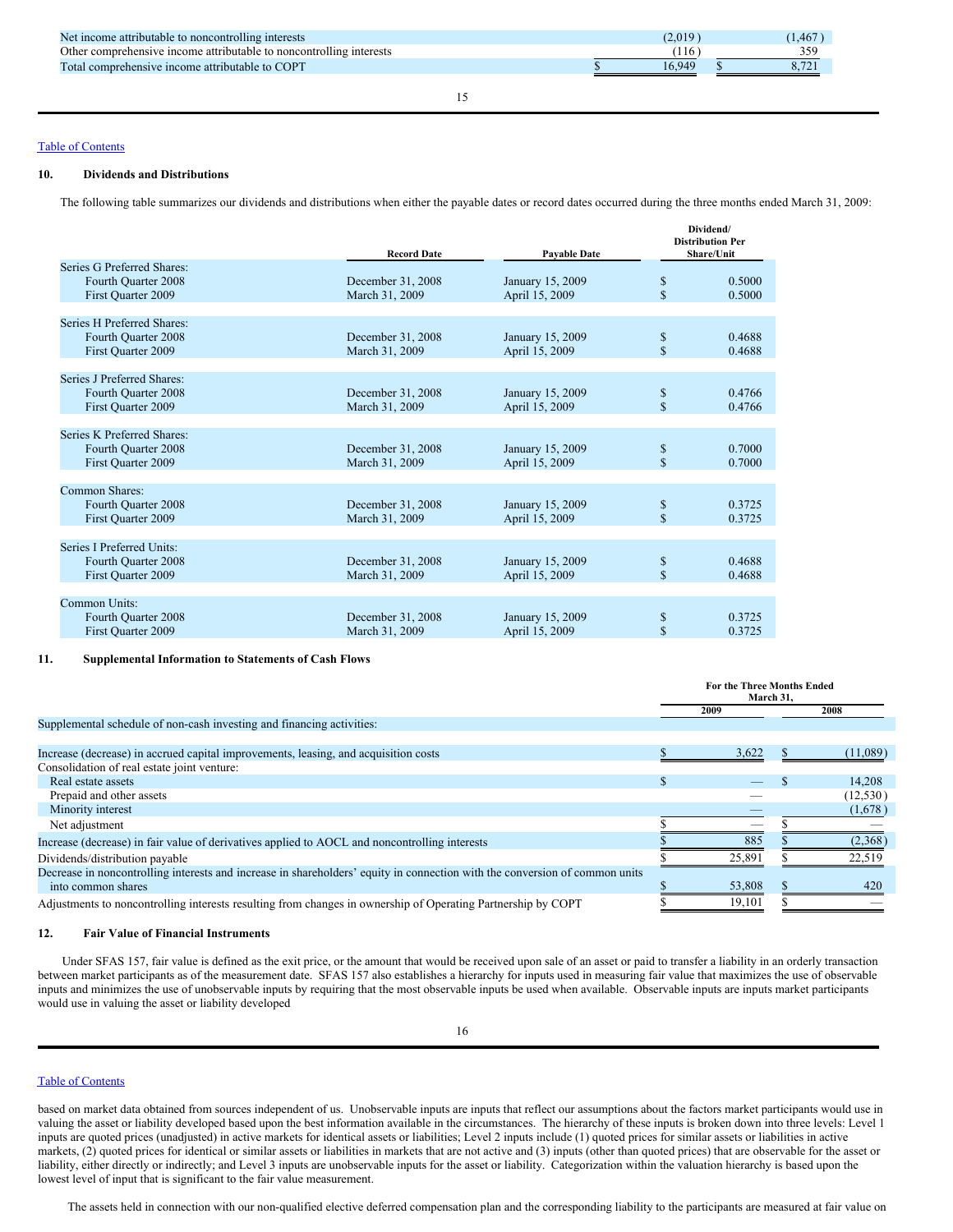a recurring basis on our consolidated balance sheet using quoted market prices. The assets are treated as trading securities for accounting purposes and included in restricted cash on our consolidated balance sheet. The offsetting liability is adjusted to fair value at the end of each accounting period based on the fair value of the plan assets and reported in other liabilities in our consolidated balance sheet. The assets and corresponding liability of our non-qualified elective deferred compensation plan are classified in Level 1 of the fair value hierarchy.

The valuation of our derivatives is determined using widely accepted valuation techniques, including discounted cash flow analysis on the expected cash flows of each derivative. This analysis reflects the contractual terms of the derivatives, including the period to maturity, and uses observable market-based inputs, including interest rate market data and implied volatilities in such interest rates. While we determined that the majority of the inputs used to value our derivatives fall within Level 2 of the fair value hierarchy under SFAS 157, the credit valuation adjustments associated with our derivatives also utilize Level 3 inputs, such as estimates of current credit spreads to evaluate the likelihood of default. However, as of March 31, 2009, we assessed the significance of the impact of the credit valuation adjustments on the overall valuation of our derivatives and determined that these adjustments are not significant to the overall valuation of our derivatives. As a result, we determined that our derivative valuations in their entirety are classified in Level 2 of the fair value hierarchy.

The table below sets forth our financial assets and liabilities that are accounted for at fair value on a recurring basis as of March 31, 2009:

| <b>Description</b>                       | <b>Ouoted Prices in</b><br><b>Active Markets for</b><br><b>Identical Assets</b><br>(Level 1) | <b>Significant Other</b><br><b>Observable Inputs</b><br>(Level 2) | Significant<br><b>Unobservable Inputs</b><br>(Level 3) | Total |
|------------------------------------------|----------------------------------------------------------------------------------------------|-------------------------------------------------------------------|--------------------------------------------------------|-------|
| Assets:                                  |                                                                                              |                                                                   |                                                        |       |
| Deferred compensation plan assets (1)    | 4.569                                                                                        | $\overline{\phantom{a}}$                                          | $\overline{\phantom{a}}$                               | 4,569 |
| Liabilities:                             |                                                                                              |                                                                   |                                                        |       |
| Deferred compensation plan liability (2) | 4,569                                                                                        | $\overline{\phantom{a}}$                                          |                                                        | 4,569 |
| Interest rate swap contracts (2)         |                                                                                              | 4,217                                                             | $\overline{\phantom{a}}$                               | 4,217 |
| Liabilities                              | 4,569                                                                                        | 4,217                                                             | $\overline{\phantom{a}}$                               | 8,786 |

(1) Included in the line entitled "restricted cash" on our Consolidated Balance Sheet. (2) Included in the line entitled "other liabilities" on our Consolidated Balance Sheet.

17

#### Table of [Contents](#page-0-0)

# **13. Information by Business Segment**

As of March 31, 2009, we had nine primary office property segments: Baltimore/Washington Corridor; Northern Virginia; Suburban Baltimore; Colorado Springs; Suburban Maryland; Greater Philadelphia; St. Mary's and King George Counties; San Antonio; and Central New Jersey.

The table below reports segment financial information. Our segment entitled "Other" includes assets and operations not specifically associated with the other defined segments, including corporate assets and investments in unconsolidated entities. We measure the performance of our segments based on total revenues less property operating expenses, a measure we define as net operating income ("NOI"). We believe that NOI is an important supplemental measure of operating performance for a REIT's operating real estate because it provides a measure of the core operations that is unaffected by depreciation, amortization, financing and general and administrative expenses; this measure is particularly useful in our opinion in evaluating the performance of geographic segments, same-office property groupings and individual properties.

|                                                   | <b>Baltimore</b><br>Washington<br>Corridor |               | Northern<br>Virginia | Suburban<br><b>Baltimore</b> | Colorado<br><b>Springs</b>                | Suburban<br>Maryland          |              | Greater<br>Philadelphia |              | St.<br>Mary's &<br>King<br>George<br><b>Counties</b> |              | San<br>Antonio |              | Central<br><b>New</b><br><b>Jersey</b> |              | Other    |     | Intersegment<br><b>Elimination</b> |          | Total               |
|---------------------------------------------------|--------------------------------------------|---------------|----------------------|------------------------------|-------------------------------------------|-------------------------------|--------------|-------------------------|--------------|------------------------------------------------------|--------------|----------------|--------------|----------------------------------------|--------------|----------|-----|------------------------------------|----------|---------------------|
| Three Months Ended<br>March 31, 2009              |                                            |               |                      |                              |                                           |                               |              |                         |              |                                                      |              |                |              |                                        |              |          |     |                                    |          |                     |
| Revenues                                          | \$                                         | 49,592 \$     | 22,359               | 13,828 \$<br>$\mathbb{S}$    | 4,878                                     | 5,037 \$<br>-S                |              | 2,506 \$                |              | 3,410 \$                                             |              | $2,945$ \$     |              | 621                                    | S            | 2,599 \$ |     | $(931)$ \$                         |          | 106,844             |
| Property operating<br>expenses                    | 18.642                                     |               | 7,862                | 6,702                        | 1,313                                     | 2,059                         |              | 98                      |              | 872                                                  |              | 837            |              | 36                                     |              | 802      |     | (190)                              |          | 39,033              |
| NOI                                               | 30,950                                     |               | 14,497               | 7,126                        | 3,565                                     | 2,978<br>S                    |              | 2,408                   | S            | 2,538                                                | S            | 2,108          | S            | 585                                    | S            | 1,797    | -S  | $(741)$ \$                         |          | 67,811              |
| Additions to commercial<br>real estate properties | S.                                         | $19,345$ \$   | 69                   | 3,311<br><sup>S</sup>        | 5,197<br><sup>S</sup>                     | 4,657<br><sup>S</sup>         | <sup>8</sup> | 2,313                   | <sup>S</sup> | 347                                                  | S.           | 7,379          | -S           | 2                                      | <sup>S</sup> | 7,541 \$ |     |                                    | $(7)$ \$ | 50,154              |
| Segment assets at<br>March 31, 2009               | \$1,273,523 \$459,721                      |               |                      |                              |                                           | \$436,805 \$253,764 \$158,442 | \$           | 96,267                  | <sup>S</sup> | 94,798                                               |              | \$104,284      | $\mathbb{S}$ | 20,988 \$239,693 \$                    |              |          |     |                                    |          | $(995)$ \$3,137,290 |
| Three Months Ended<br>March 31, 2008              |                                            |               |                      |                              |                                           |                               |              |                         |              |                                                      |              |                |              |                                        |              |          |     |                                    |          |                     |
| Revenues                                          | <sup>\$</sup><br>45.577                    | -S            | 19,004               | 13,910 \$<br><sup>S</sup>    | 4,172                                     | 4,584 \$<br>- S               |              | 2,506 \$                |              | 3,160                                                | <sup>S</sup> | $1.908$ \$     |              | 752                                    | $\mathbf S$  | 2,577 \$ |     | $(878)$ \$                         |          | 97,272              |
| Property operating<br>expenses                    | 16,215                                     |               | 6,984                | 6,323                        | 1,582                                     | 1,664                         |              | 64                      |              | 742                                                  |              | 433            |              | 209                                    |              | 751      |     | (238)                              |          | 34,729              |
| <b>NOI</b>                                        | 29,362                                     | S             | 12,020               | 7,587                        | 2,590<br><sup>3</sup>                     | 2,920<br>Ъ.                   |              | 2,442                   | <sup>S</sup> | 2,418                                                | S            | 1,475          | -S           | 543                                    | S            | 1,826    | - S | (640)                              |          | 62,543              |
| Additions to commercial<br>real estate properties | 14,189<br>S.                               | <sup>\$</sup> | 926                  | 3,428<br>S                   | \$12,021                                  | \$20,858                      | <b>S</b>     | 228                     | \$.          | 562                                                  | S            | $(490)$ \$     |              | 21                                     | S            | 1.307    | -S  |                                    | S        | 53,050              |
| Segment assets at<br>March 31, 2008               |                                            |               |                      |                              | \$1,214,796 \$472,307 \$445,311 \$192,679 | \$138,011                     | -S           | 95,508                  | S            | 95,108 \$ 59,556 \$ 25,340 \$199,797 \$              |              |                |              |                                        |              |          |     |                                    |          | $(963)$ \$2,937,450 |
|                                                   |                                            |               |                      |                              |                                           |                               | 18           |                         |              |                                                      |              |                |              |                                        |              |          |     |                                    |          |                     |

#### Table of [Contents](#page-0-0)

The following table reconciles our segment revenues to total revenues as reported on our Consolidated Statements of Operations:

|      | <b>For the Three Months</b><br><b>Ended March 31.</b> |
|------|-------------------------------------------------------|
| 2009 | 2008                                                  |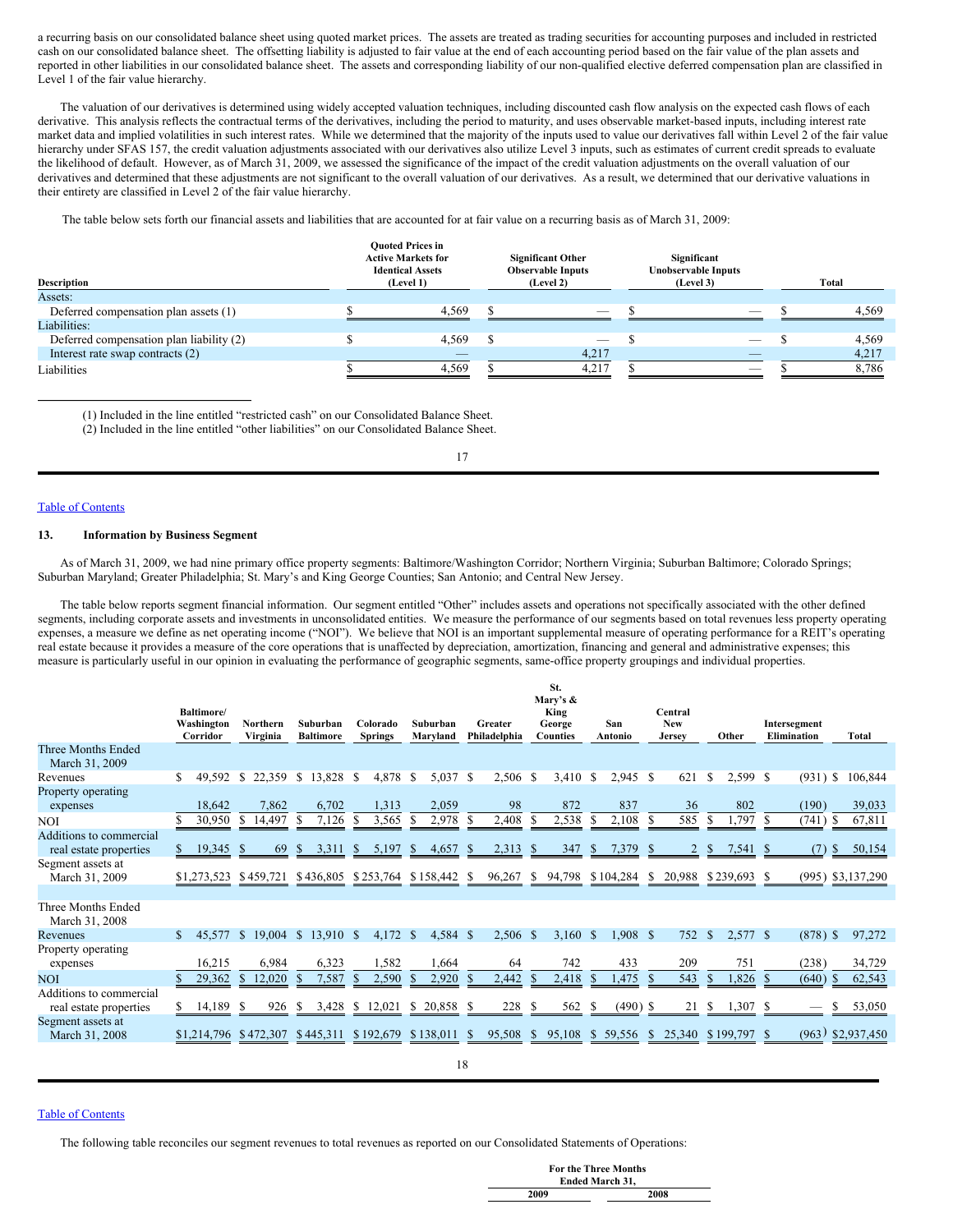| Segment revenues                                                  | 106,844 | 97.272  |
|-------------------------------------------------------------------|---------|---------|
| Construction contract revenues                                    | 74.539  | 10.136  |
| Other service operations revenues                                 | 350     | 478     |
| Less: Revenues from discontinued real estate operations (Note 16) |         | (270)   |
| Total revenues                                                    | 181.733 | 107.616 |

The following table reconciles our segment property operating expenses to property operating expenses as reported on our Consolidated Statements of Operations:

|                                                                                      | <b>For the Three Months</b><br><b>Ended March 31.</b> |  |        |  |
|--------------------------------------------------------------------------------------|-------------------------------------------------------|--|--------|--|
|                                                                                      | 2009                                                  |  | 2008   |  |
| Segment property operating expenses                                                  | 39,033                                                |  | 34.729 |  |
| Less: Property operating expenses from discontinued real estate operations (Note 16) |                                                       |  | (187   |  |
| Total property operating expenses                                                    | 39.033                                                |  | 34.542 |  |

As previously discussed, we own 100% of a number of entities that provide real estate services such as property management, construction and development and heating and air conditioning services primarily for our properties but also for third parties. The revenues and costs associated with these services include subcontracted costs that are reimbursed to us by the customer at no mark up. As a result, the operating margins from these operations are small relative to the revenue. We use the net of such revenues and expenses to evaluate the performance of our service operations since we view such service operations to be an ancillary component of our overall operations that we expect to continue to be a small contributor to our operating income relative to our real estate operations. The table below sets forth the computation of our income from service operations:

| <b>For the Three Months</b><br><b>Ended March 31.</b> |      |         |  |  |
|-------------------------------------------------------|------|---------|--|--|
|                                                       |      | 2008    |  |  |
| 74.539                                                |      | 10,136  |  |  |
| 350                                                   |      | 478     |  |  |
| (72, 898)                                             |      | (9,905) |  |  |
| (425)                                                 |      | (602)   |  |  |
| 1.566                                                 |      | 107     |  |  |
|                                                       | 2009 |         |  |  |

| ×             |
|---------------|
| ۰.<br>۰,<br>٧ |

#### Table of [Contents](#page-0-0)

The following table reconciles our NOI for reportable segments to income from continuing operations as reported on our Consolidated Statements of Operations:

|                                                                            | <b>For the Three Months</b><br>Ended March 31, |           |   |           |
|----------------------------------------------------------------------------|------------------------------------------------|-----------|---|-----------|
|                                                                            |                                                | 2009      |   | 2008      |
| NOI for reportable segments                                                |                                                | 67.811    | S | 62,543    |
| Income from service operations                                             |                                                | 1,566     |   | 107       |
| Interest and other income                                                  |                                                | 1.078     |   | 195       |
| Equity in loss of unconsolidated entities                                  |                                                | (115)     |   | (54)      |
| Income tax expense                                                         |                                                | (70)      |   | (112)     |
| Other adjustments:                                                         |                                                |           |   |           |
| Depreciation and other amortization associated with real estate operations |                                                | (26, 491) |   | (24, 892) |
| General and administrative expenses                                        |                                                | (6,189)   |   | (5,933)   |
| Interest expense on continuing operations                                  |                                                | (19, 424) |   | (21, 915) |
| Net operating income from discontinued operations                          |                                                |           |   | (83)      |
| Income from continuing operations                                          |                                                | 18,166    |   | 9,856     |

The accounting policies of the segments are the same as those previously disclosed for Corporate Office Properties Trust and subsidiaries, where applicable. We did not allocate interest expense and depreciation and other amortization to segments since they are not included in the measure of segment profit reviewed by management. We also did not allocate construction contract revenues, other service operations revenues, construction contract expenses, other service operations expenses, equity in loss of unconsolidated entities, general and administrative expense, interest and other income and income taxes because these items represent general corporate items not attributable to segments.

## **14. Share-Based Compensation**

During the three months ended March 31, 2009, 12,300 options were exercised. The weighted average exercise price of these options was \$10.14 per share, and the total intrinsic value of the options exercised was \$165.

During the three months ended March 31, 2009, certain employees were granted a total of 327,660 restricted shares with a weighted average grant date fair value of \$24.98 per share; these shares are subject to forfeiture restrictions that lapse in equal increments annually over periods of three to five years, beginning on or about the first anniversary of the grant date provided that the employees remain employed by us. During the three months ended March 31, 2009, forfeiture restrictions lapsed on 197,272 common shares previously issued to employees; these shares had a weighted average grant date fair value of \$35.85 per share, and the total fair value of the shares on the vesting dates was \$4,822.

Share-based compensation expense recognized on our Consolidated Statements of Operations, net of amounts capitalized, totaled \$2,546 for the three months ended March 31, 2009 and \$2,046 for the three months ended March 31, 2008.

We realized a windfall tax shortfall of \$152 in the three months ended March 31, 2009 and windfall tax benefit of \$1,041 in the three months ended March 31, 2008 on options exercised and vesting restricted shares in connection with employees of our subsidiaries that are subject to income tax.

# **15. Income Taxes**

We own a taxable REIT subsidiary ("TRS") that is subject to Federal and state income taxes. Our TRS' provision for income tax consisted of the following: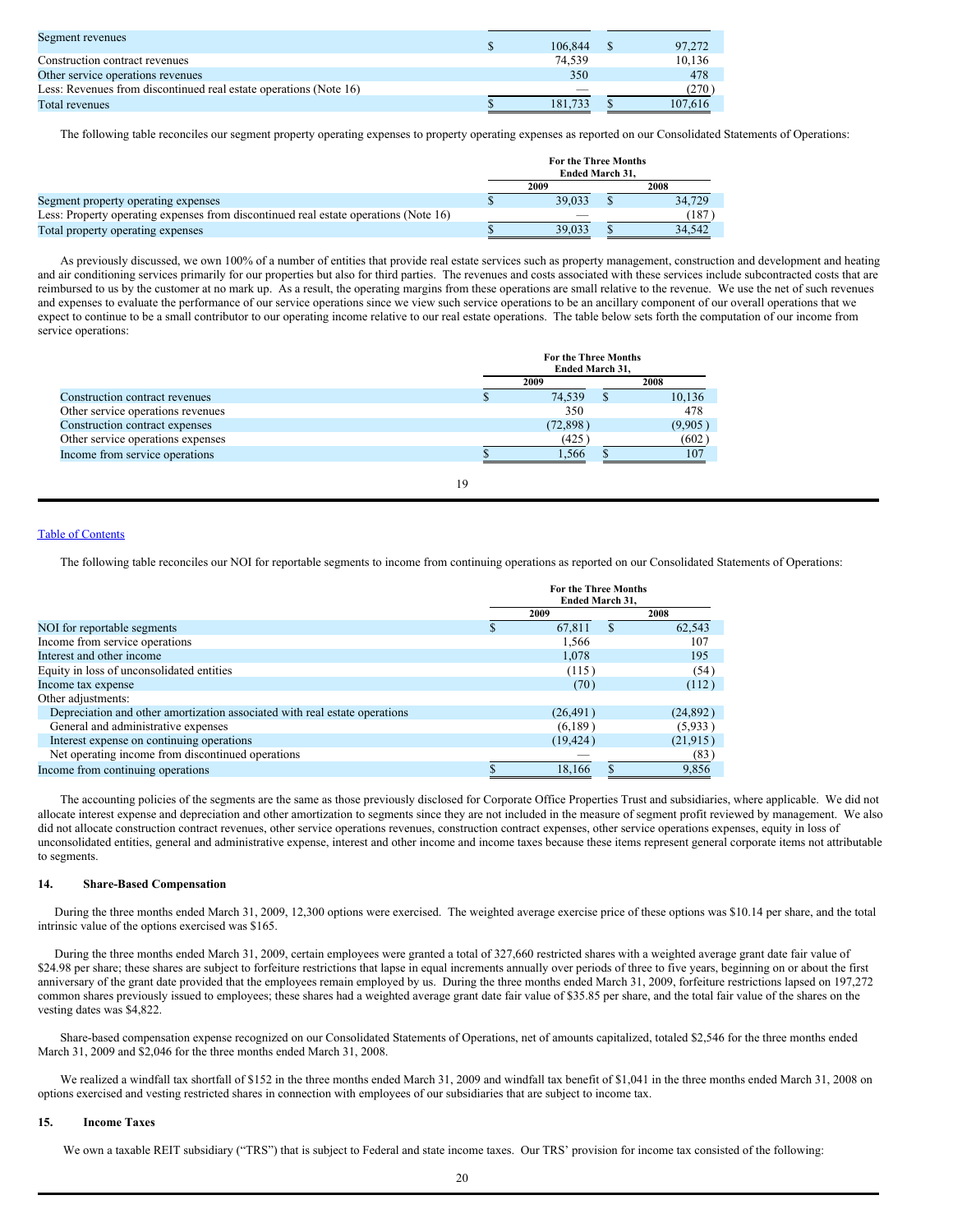|                                                            |      | For the Three Months<br>Ended March 31, |               |     |  |  |
|------------------------------------------------------------|------|-----------------------------------------|---------------|-----|--|--|
|                                                            | 2009 |                                         | 2008          |     |  |  |
| Deferred                                                   |      |                                         |               |     |  |  |
| Federal                                                    | S    | 54                                      | \$.           | 356 |  |  |
| <b>State</b>                                               |      | 12                                      |               | 79  |  |  |
|                                                            |      | 66                                      |               | 435 |  |  |
| Current                                                    |      |                                         |               |     |  |  |
| Federal                                                    |      | 3                                       |               | 205 |  |  |
| <b>State</b>                                               |      |                                         |               | 45  |  |  |
|                                                            |      |                                         |               | 250 |  |  |
| Total income tax expense                                   |      | 70                                      |               | 685 |  |  |
|                                                            |      |                                         |               |     |  |  |
| Reported on line entitled income taxes                     | \$.  | 70                                      | <sup>\$</sup> | 112 |  |  |
| Reported on line entitled gain on sale of real estate, net |      |                                         |               | 573 |  |  |
| Total income tax expense                                   |      | 70                                      |               | 685 |  |  |

Items in our TRS contributing to temporary differences that lead to deferred taxes include depreciation and amortization, share-based compensation, certain accrued compensation and compensation paid in the form of contributions to a deferred nonqualified compensation plan.

Our TRS' combined Federal and state effective tax rate was 39% for the three months ended March 31, 2009 and 2008.

## **16. Discontinued Operations**

Income from discontinued operations primarily includes revenues and expenses associated with the following:

- · 429 Ridge Road property that was sold on January 31, 2008;
- · 47 Commerce Drive property that was sold on April 1, 2008; and
- · 7253 Ambassador Road property that was sold on June 2, 2008.

The table below sets forth the components of income from discontinued operations:

|                                                                       |   | <b>For the Three</b><br><b>Months Ended</b><br>March 31, 2008 |
|-----------------------------------------------------------------------|---|---------------------------------------------------------------|
| Revenue from real estate operations                                   | S | 270                                                           |
| Expenses from real estate operations:                                 |   |                                                               |
| Property operating expenses                                           |   | 187                                                           |
| Depreciation and amortization                                         |   | 52                                                            |
| Interest expense                                                      |   | 41                                                            |
| Expenses from real estate operations                                  |   | 280                                                           |
| Loss from discontinued operations before gain on sales of real estate |   | (10)                                                          |
| Gain on sales of real estate                                          |   | 1,276                                                         |
| Income from discontinued operations                                   |   | .266                                                          |

21

#### Table of [Contents](#page-0-0)

## **17. Commitments and Contingencies**

In the normal course of business, we are involved in legal actions arising from our ownership and administration of properties. We establish reserves for specific legal proceedings when we determine that the likelihood of an unfavorable outcome is probable and the amount of loss can be reasonably estimated. Management does not anticipate that any liabilities that may result from such proceedings will have a materially adverse effect on our financial position, operations or liquidity. Our assessment of the potential outcomes of these matters involves significant judgment and is subject to change based on future developments.

We are subject to various Federal, state and local environmental regulations related to our property ownership and operation. We have performed environmental assessments of our properties, the results of which have not revealed any environmental liability that we believe would have a materially adverse effect on our financial position, operations or liquidity.

## **Joint Ventures**

As part of our obligations under the partnership agreement of Harrisburg Corporate Gateway Partners, LP, we agreed to indemnify the partnership's lender for 80% of losses under standard nonrecourse loan guarantees (environmental indemnifications and guarantees against fraud and misrepresentation) during the period of time in which we manage the partnership's properties; we do not expect to incur any losses under these loan guarantees.

We are party to a contribution agreement that formed a joint venture relationship with a limited partnership to develop up to 1.8 million square feet of office space on 63 acres of land located in Hanover, Maryland. Under the contribution agreement, we agreed to fund up to \$2,200 in pre-construction costs associated with the property. As we and the joint venture partner agree to proceed with the construction of buildings in the future, our joint venture partner would contribute land into newly-formed entities and we would make additional cash capital contributions into such entities to fund development and construction activities for which financing is not obtained. We owned a 50% interest in one such joint venture as of March 31, 2009.

We may be required to make our pro rata share of additional investments in our real estate joint ventures (generally based on our percentage ownership) in the event that additional funds are needed. In the event that the other members of these joint ventures do not pay their share of investments when additional funds are needed, we may then deem it appropriate to make even larger investments in these joint ventures.

# **Environmental Indemnity Agreement**

We agreed to provide certain environmental indemnifications in connection with a lease of three properties in our New Jersey region. The prior owner of the properties, a Fortune 100 company that is responsible for groundwater contamination at such properties, previously agreed to indemnify us for (1) direct losses incurred in connection with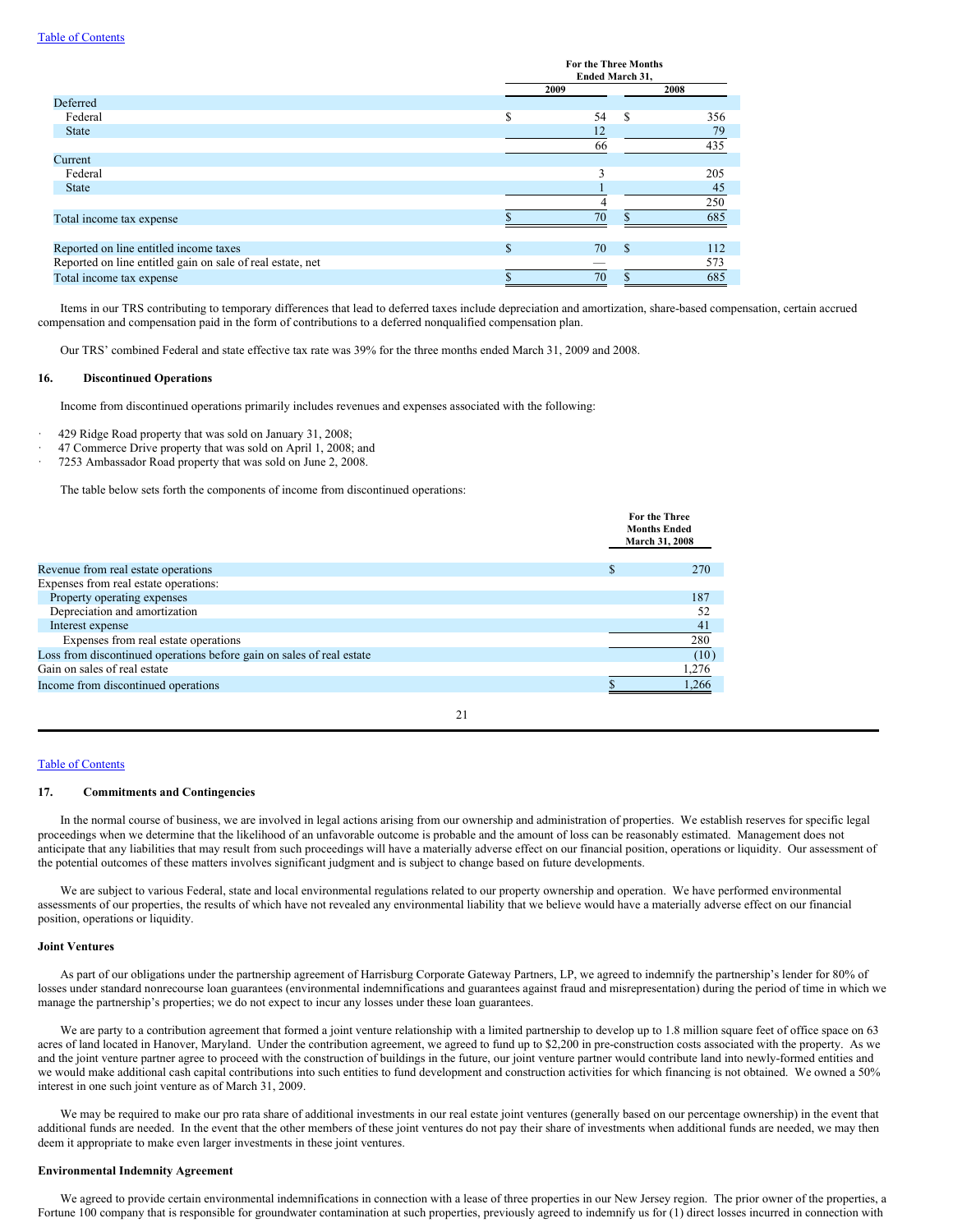the contamination and (2) its failure to perform remediation activities required by the State of New Jersey, up to the point that the state declares the remediation to be complete. Under the lease agreement, we agreed to the following:

- to indemnify the tenant against losses covered under the prior owner's indemnity agreement if the prior owner fails to indemnify the tenant for such losses. This indemnification is capped at \$5,000 in perpetuity after the State of New Jersey declares the remediation to be complete;
- to indemnify the tenant for consequential damages (e.g., business interruption) at one of the buildings in perpetuity and another of the buildings for 15 years after the tenant's acquisition of the property from us. This indemnification is capped at \$12,500; and
- to pay 50% of additional costs related to construction and environmental regulatory activities incurred by the tenant as a result of the indemnified environmental condition of the properties. This indemnification is capped at \$300 annually and \$1,500 in the aggregate.

#### Table of [Contents](#page-0-0)

# **18. Subsequent Event**

In April 2009, we issued 2.99 million common shares in an underwritten public offering made in conjunction with our inclusion in the S&P MidCap 400 Index effective April 1, 2009. The shares were issued at a public offering price of \$24.35 per share for net proceeds of \$72,078 after underwriting discounts but before offering expenses.

<span id="page-13-0"></span>23

# Table of [Contents](#page-0-0)

## **Item 2. Management's Discussion and Analysis o f Financial Condition and Results of Operations**

#### **Overview**

We are a specialty office real estate investment trust ("REIT") that focuses primarily on strategic customer relationships and specialized tenant requirements in the United States Government, defense information technology and data sectors. We acquire, develop, manage and lease properties that are typically concentrated in large office parks primarily located adjacent to government demand drivers and/or in demographically strong markets possessing growth opportunities. As of March 31, 2009, our investments in real estate included the following:

- 240 wholly owned operating properties totaling 18.5 million square feet;
- · 16 wholly owned properties under construction or development that we estimate will total approximately 1.8 million square feet upon completion;
- · wholly owned land parcels totaling 1,584 acres that we believe are potentially developable into approximately 13.8 million square feet; and
- · partial ownership interests in a number of other real estate projects in operation, under development or redevelopment or held for future development.

During the three months ended March 31, 2009, we:

- · experienced significant growth in our revenues from real estate operations in total by amounts that exceeded the growth in our property operating expenses compared to the three months ended March 31, 2008. While much of this increase is attributable to the growth of our portfolio from property additions, we also experienced growth in our revenues from real estate operations by amounts that exceeded the growth in our property operating expenses for properties that were owned and 100% operational since January 1, 2008 (properties that we refer to collectively as "Same-Office Properties");
- finished the period with occupancy of our wholly owned portfolio of properties at 92.8%; and
- · placed into service an aggregate of 83,000 square feet in newly constructed space located in two properties.

In April 2009, we issued 2.99 million common shares in an underwritten public offering made in conjunction with our inclusion in the S&P MidCap 400 Index effective April 1, 2009. The shares were issued at a public offering price of \$24.35 per share for net proceeds of \$72.1 million after underwriting discounts but before offering expenses.

As discussed in greater detail in our 2008 Annual Report Form 10-K, the United States and world economies are in the midst of a significant recession that has had devastating effects on the capital markets, reducing stock prices and limiting credit availability. We believe that for much of the office real estate sector, since the core operations tend to be structured as long-term leases and since revenue streams generally remain in place until leases expire or tenants fail to satisfy lease terms, the changes in the overall economy on our operations have not been fully felt to date. As a result, we do not believe that the economic downturn has significantly affected the operations of our real estate properties yet but do expect the effects to become increasingly evident over the remainder of 2009 and 2010, and perhaps beyond. We continue to see signs of increased competition for tenants and downward pressure on rental rates in most of our regions, which we expect, along with an increased intention by certain tenants to reduce costs through job cuts and associated space reductions, could adversely affect our occupancy and renewal rates. In addition, we may also experience higher bad debt expense should tenants be unable to pay their rents. However, we believe that our future real estate operations may be affected to a lesser degree than many of our peers for the following reasons:

- · our expectation of continued strength in demand from our customers in the United States Government, defense information technology and data sectors; and
- · our high concentration of large, high-quality tenants with a relatively small concentration of revenue from the financial services sector.

#### $24$

#### Table of [Contents](#page-0-0)

In this section, we discuss our financial condition and results of operations as of and for the three months ended March 31, 2009. This section includes discussions on, among other things:

- our results of operations and why various components of our Consolidated Statements of Operations changed for the three months ended March 31, 2009 compared to the same period in 2008;
- our cash flows:
- how we expect to generate cash for short and long-term capital needs;
- our commitments and contingencies at March 31, 2009; and
- the computation of our Funds from Operations.

You should refer to our Consolidated Financial Statements as you read this section.

This section contains "forward-looking" statements, as defined in the Private Securities Litigation Reform Act of 1995, that are based on our current expectations,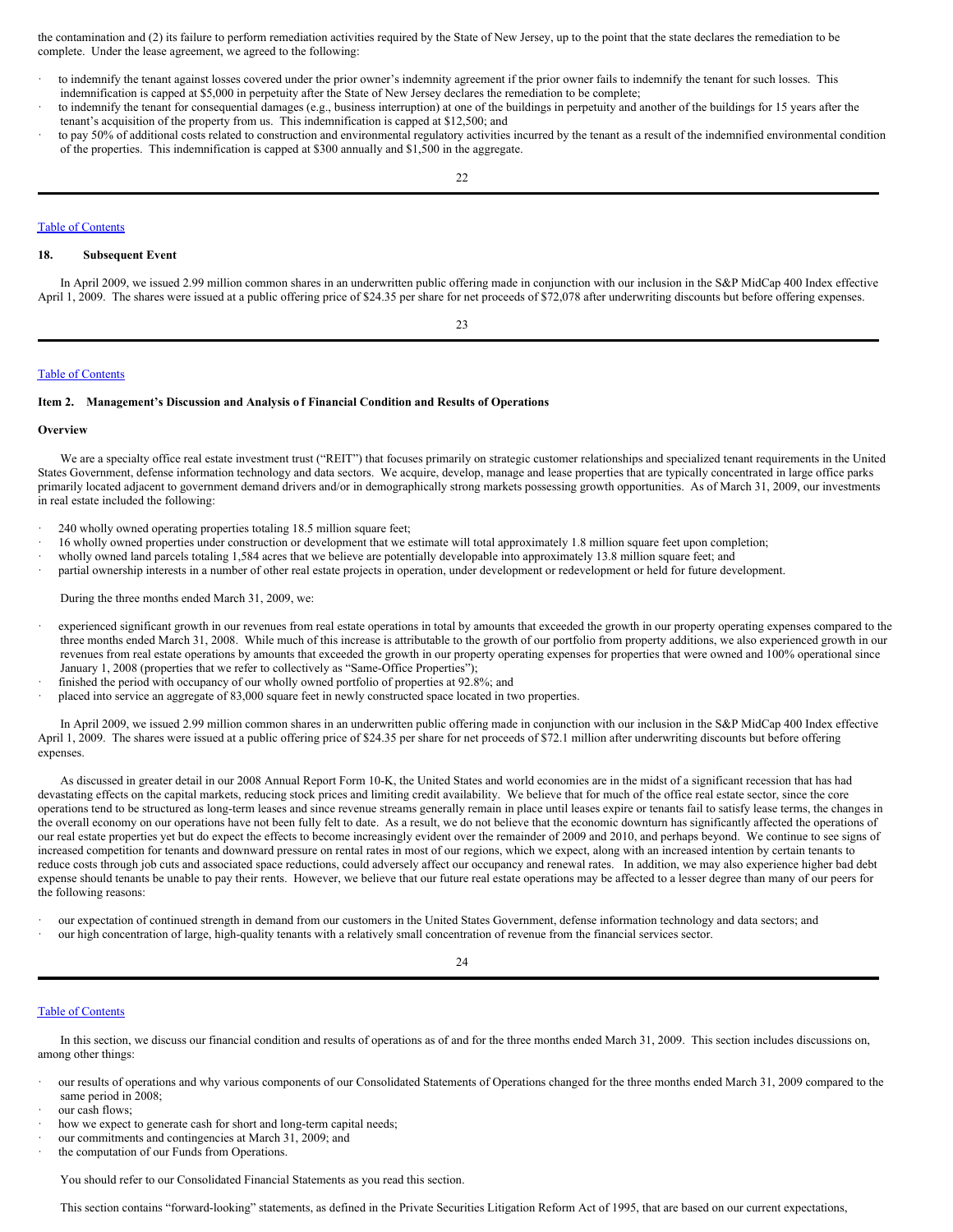estimates and projections about future events and financial trends affecting the financial condition and operations of our business. Forward-looking statements can be identified by the use of words such as "may," "will," "should," "expect," "estimate" or other comparable terminology. Forward-looking statements are inherently subject to risks and uncertainties, many of which we cannot predict with accuracy and some of which we might not even anticipate. Although we believe that the expectations, estimates and projections reflected in such forward-looking statements are based on reasonable assumptions at the time made, we can give no assurance that these expectations, estimates and projections will be achieved. Future events and actual results may differ materially from those discussed in the forward-looking statements. Important factors that may affect these expectations, estimates and projections include, but are not limited to:

- our ability to borrow on favorable terms;
- · general economic and business conditions, which will, among other things, affect office property demand and rents, tenant creditworthiness, interest rates and financing availability;
- adverse changes in the real estate markets, including, among other things, increased competition with other companies;
- · risks of real estate acquisition and development activities, including, among other things, risks that development projects may not be completed on schedule, that tenants may not take occupancy or pay rent or that development and operating costs may be greater than anticipated;
- · risks of investing through joint venture structures, including risks that our joint venture partners may not fulfill their financial obligations as investors or may take actions that are inconsistent with our objectives;
- our ability to satisfy and operate effectively under Federal income tax rules relating to real estate investment trusts and partnerships;
- · governmental actions and initiatives; and
- environmental requirements.

We undertake no obligation to update or supplement forward-looking statements.

## **Results of Operations**

## Occupancy and Leasing

The table below sets forth leasing information pertaining to our portfolio of wholly owned operating properties:

| ł<br>×, |               |  |
|---------|---------------|--|
| I       | ۰.<br>×<br>۰, |  |

#### Table of [Contents](#page-0-0)

|                                                                          | March 31,<br>2009 | December 31,<br>2008 |
|--------------------------------------------------------------------------|-------------------|----------------------|
| Occupancy rates                                                          |                   |                      |
| Total                                                                    | 92.8%             | 93.2%                |
| Baltimore/Washington Corridor                                            | 93.3%             | 93.4%                |
| Northern Virginia                                                        | 95.8%             | 97.4%                |
| Suburban Baltimore                                                       | 82.7%             | 83.1%                |
| Colorado Springs                                                         | 94.3%             | 94.3%                |
| Suburban Maryland                                                        | 97.4%             | 97.7%                |
| St. Mary's and King George Counties                                      | 95.1%             | 95.2%                |
| Greater Philadelphia                                                     | $100.0\%$         | $100.0\%$            |
| San Antonio                                                              | $100.0\%$         | 100.0%               |
| Central New Jersey                                                       | $100.0\%$         | 100.0%               |
| Other                                                                    | 99.3%             | 100.0%               |
| Average contractual annual rental rate per square foot at period end (1) | 22.89             | 22.40                |

(1) Includes estimated expense reimbursements.

We renewed 82.4% of the square footage scheduled to expire in the three months ended March 31, 2009 (including the effects of early renewals and leases terminated less than one year prior to the scheduled lease expiration date).

As discussed in greater detail in our 2008 Annual Report Form 10-K, we expect that the effects of the global downturn in the economy on our real estate operations will make our leasing activities increasingly challenging during the remainder of 2009, 2010 and perhaps beyond. As a result, we expect that we may find it increasingly difficult to maintain high levels of occupancy and tenant retention. We believe that the immediacy of our exposure to the increased challenges in the leasing environment is lessened to a certain extent by the generally long-term nature of our leases and our operating strategy of monitoring concentrations of lease expirations occurring in any one year. Our weighted average lease term for wholly owned properties at March 31, 2009 was approximately five years, and no more than 15% of our annualized rental revenues at March 31, 2009 were scheduled to expire in any one calendar year between 2010 and 2013 (11.9% of our annualized rental revenues at March 31, 2009 were scheduled to expire during the nine months ended December 31, 2009). Most of the leases with our largest tenant, the United States Government, provide for consecutive one-year terms or provide for early termination rights; all of the leasing statistics set forth above assume that the United States Government will remain in the space that they lease through the end of the respective arrangements, without ending consecutive one-year leases prematurely or exercising early termination rights. We report the statistics in this manner since we manage our leasing activities using these assumptions and believe them to be probable.

The table below sets forth occupancy information pertaining to operating properties in which we have a partial ownership interest:

|                                   |                              | <b>Occupancy Rates at</b> |                      |  |
|-----------------------------------|------------------------------|---------------------------|----------------------|--|
| <b>Geographic Region</b>          | Ownership<br><b>Interest</b> | March 31.<br>2009         | December 31,<br>2008 |  |
|                                   |                              |                           |                      |  |
| Greater Harrisburg (1)            | $20.0\%$                     | 87.1%                     | 89.4%                |  |
| Suburban Maryland (2)             | $\cdot$ 4 $\cdot$            | 65.6%                     | 94.8%                |  |
| Baltimore/Washington Corridor (3) | 50.0%                        | $100.0\%$                 | N/A                  |  |

(1) Includes 16 properties totaling 672,000 square feet.

(2) Includes two properties totaling with 172,000 operational square feet at March 31, 2009 (we had a 50% ownership interest in 56,000 square feet and a 45% ownership interest in 116,000 square feet). Includes two properties totaling 97,000 operational square feet at December 31, 2008 (we had a 50% interest in 56,000 square feet and a 45% interest in 41,000 square feet).

(3) Includes one property with 9,000 operational square feet at March 31, 2009.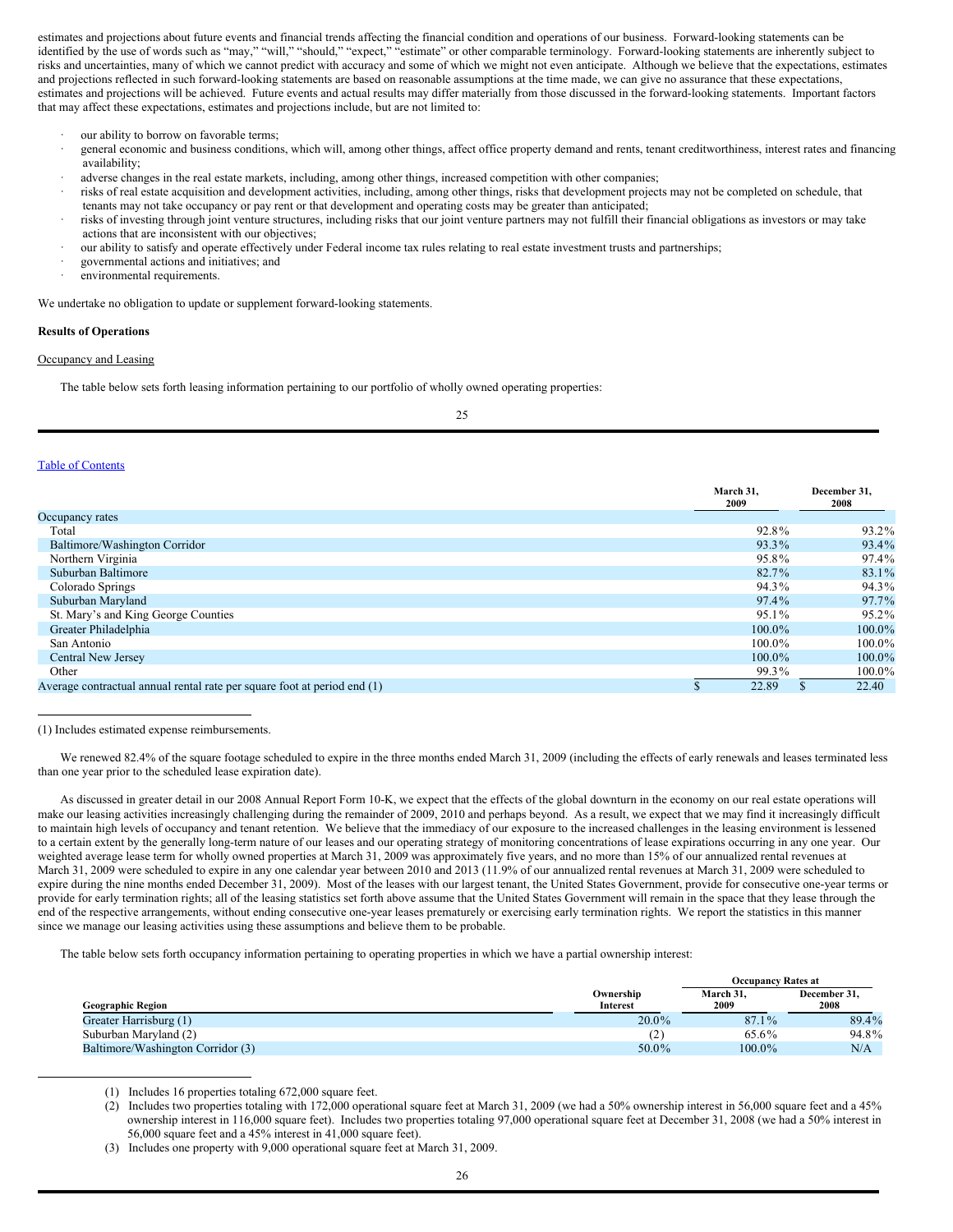## Revenues from real estate operations and property operating expenses

We typically view our changes in revenues from real estate operations and property operating expenses as being comprised of the following components:

- · changes attributable to the operations of properties owned and 100% operational throughout the two periods being compared. We define these as changes from "Same-Office Properties:" and
- · changes attributable to operating properties acquired during the two periods being compared and newly-constructed properties that were placed into service and not 100% operational throughout the two periods being compared. We define these as changes from "Property Additions."

The tables included in this section set forth the components of our changes in revenues from real estate operations and property operating expenses (dollars in thousands). The tables, and the discussion that follows, include results and information pertaining to properties included in continuing operations.

|                                                                     |   |                                               |   |                                         | Changes From the Three Months Ended March 31, 2008 to 2009 |    |                        |   |                        |
|---------------------------------------------------------------------|---|-----------------------------------------------|---|-----------------------------------------|------------------------------------------------------------|----|------------------------|---|------------------------|
|                                                                     |   | <b>Property</b><br><b>Additions</b><br>Dollar |   | <b>Same-Office Properties</b><br>Dollar | Percentage                                                 |    | Other<br><b>Dollar</b> |   | Total<br><b>Dollar</b> |
|                                                                     |   | Change (1)                                    |   | Change                                  | Change                                                     |    | Change (2)             |   | Change                 |
| Revenues from real estate operations                                |   |                                               |   |                                         |                                                            |    |                        |   |                        |
| Rental revenue                                                      | S | 3,153                                         | ъ | 4,666                                   | $6.8\%$                                                    | -8 | 7                      | ъ | 7,812                  |
| Tenant recoveries and other real estate operations revenue          |   | 569                                           |   | 1,680                                   | $14.5\%$                                                   |    | (219)                  |   | 2,030                  |
| Total                                                               |   | 3,722                                         |   | 6,346                                   | $8.0\%$                                                    |    | (226)                  |   | 9,842                  |
| Property operating expenses                                         |   | ,297                                          |   | 3,054                                   | $9.1\%$                                                    |    | 140                    |   | 4,491                  |
| Straight-line rental revenue adjustments included in rental revenue |   | 280                                           |   | (1, 784)                                | N/A                                                        |    |                        |   | (1,504)                |
| Amortization of deferred market rental revenue                      |   | 95                                            |   | (161)                                   | N/A                                                        |    |                        |   | (66)                   |
| Number of operating properties included in component category       |   | 20                                            |   | 223                                     | N/A                                                        |    |                        |   | 243                    |

(1) Includes 15 newly-constructed properties and two redeveloped properties placed into service and three acquired properties.

(2) Includes, among other things, the effects of amounts eliminated in consolidation. Certain amounts eliminated in consolidation are attributable to the Property Additions and Same-Office Properties.

The increase in rental revenue for the Same-Office Properties was primarily attributable to an increase of \$3.0 million in net revenue from the early termination of leases, most of which was due to the early termination of one lease at a property in Northern Virginia.

Tenant recoveries and other revenue for the Same-Office Properties increased due primarily to the increase in property operating expenses described below. While we have some lease structures under which tenants pay for 100% of properties' operating expenses, our most prevalent lease structure is for tenants to pay for a portion of property operating expenses to the extent that such expenses exceed amounts established in their respective leases that are based on historical expense levels. As a result, while there is an inherent direct relationship between our tenant recoveries and property operating expenses, this relationship does not result in a dollar for dollar increase in tenant recoveries as property operating expenses increase.

The increase in Same-Office Properties' property operating expenses included the following:

27

## Table of [Contents](#page-0-0)

- an increase of \$887,000 in snow removal due primarily to increased snow and ice in most of our regions;
- an increase of \$740,000 in electric utilities expense, which included the effects of: (1) increased usage at certain properties due to increased occupancy; (2) our assumption of responsibility for payment of utilities at certain properties due to changes in lease structures; and (3) rate increases; and
- an increase of \$525,000 in bad debt expense due to additional reserves on tenant receivables.

### Other service revenues and expenses

The table below sets forth changes in our construction contract and other service revenues and expenses (dollars in thousands):

|                                |   | Construction<br>Contract<br><b>Dollar</b><br>Change |   | Other<br><b>Service</b><br><b>Operations</b><br>Dollar<br>Change |   | <b>Total Dollar</b><br>Change |
|--------------------------------|---|-----------------------------------------------------|---|------------------------------------------------------------------|---|-------------------------------|
| Service operations             |   |                                                     |   |                                                                  |   |                               |
| Revenues                       | ъ | 64,403                                              | S | (128)                                                            | S | 64,275                        |
| Expenses                       |   | 62,993                                              |   | (177)                                                            |   | 62,816                        |
| Income from service operations |   | 1.410                                               |   | 49                                                               |   | 1,459                         |

The revenues and costs associated with these services include subcontracted costs that are reimbursed to us by the customer at no mark up. As a result, the operating margins from these operations are small relative to the revenue. We use the net of service operations revenues and expenses to evaluate performance. The increase in income from service operations attributable to construction contracts was due primarily to a large volume of construction activity in the current period in connection with one large construction contract.

#### Interest expense

Our interest expense included in continuing operations decreased by \$2.5 million, or 11.4%. The decrease included the effects of the following:

- a decrease in the weighted average interest rates of our debt from 5.4% to 4.8%; partially offset by
- an increase in our average outstanding debt balance by 3.2% due primarily to debt incurred to fund our 2008 and 2009 construction activities.

The events in the economy have led to significant reductions in interest rates on variable rate debt.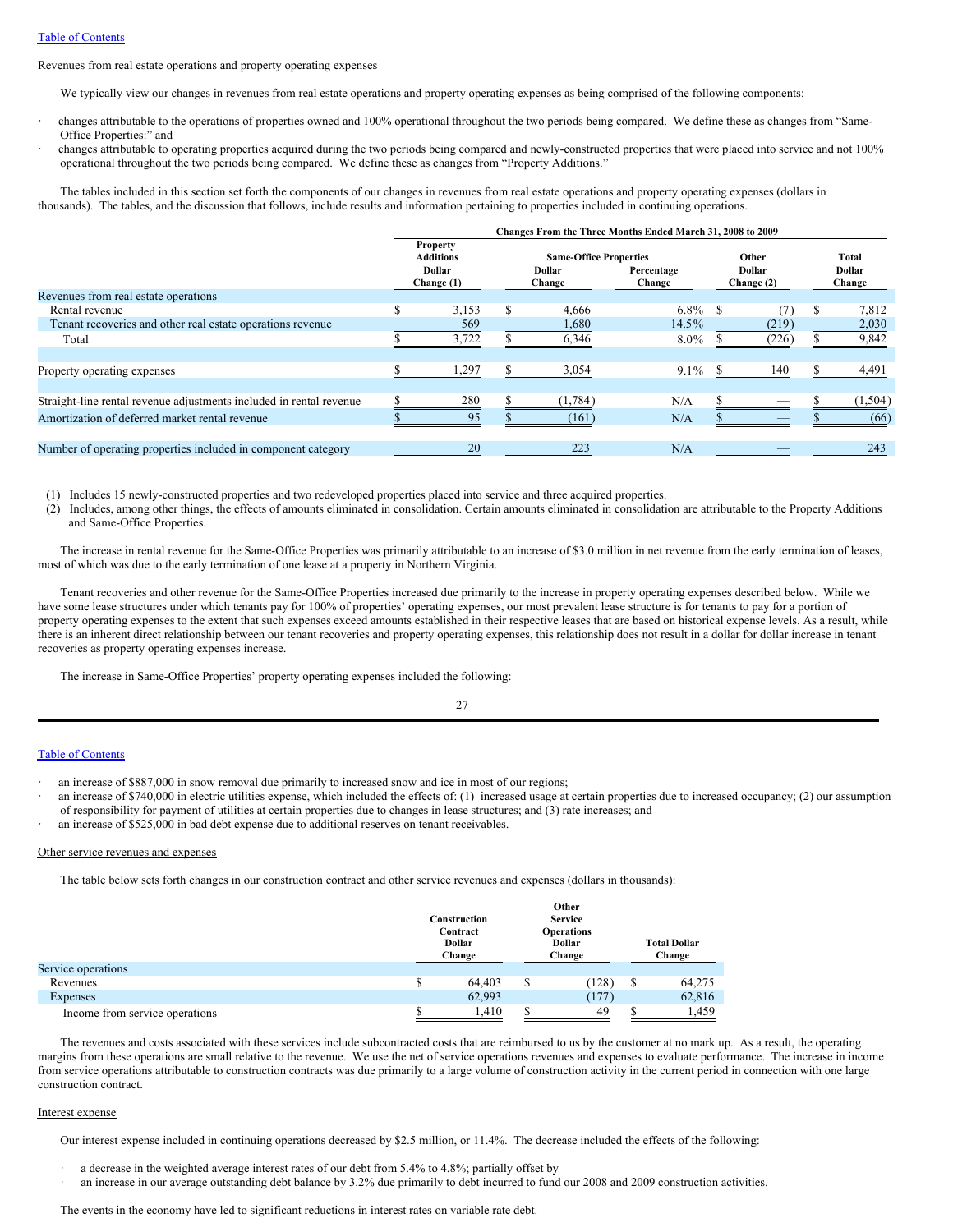#### Interest and other income

Our interest and other income increased \$883,000, or 452.8%, due primarily to \$1.1 million in interest income in the current period associated with a mortgage loan receivable which we funded in August 2008.

#### Income from discontinued operations, net of income taxes

Discontinued operations represents income from properties sold in 2008, and is comprised primarily of gain from the sales of such properties occurring during the three months ended March 31, 2008. We had no discontinued operations in the current period.

#### Gain on sales of real estate, net of income taxes

Gain on sales of real estate was recognized on the sale of six office condominiums located in Northern Virginia during the three months ended March 31, 2008. No similar sales occurred in the three months ended March 31, 2009.

#### Table of [Contents](#page-0-0)

#### **Liquidity and Capital Resources**

Our primary cash requirements are for operating expenses, debt service, development of new properties, improvements to existing properties and acquisitions. While we may experience increasing challenges discussed elsewhere herein and in our 2008 Annual Report on Form 10-K due to the current economic environment, we believe that our liquidity and capital resources are adequate for our near-term and longer-term requirements. We maintain sufficient cash and cash equivalents to meet our operating cash requirements and short term investing and financing cash requirements. When we determine that the amount of cash and cash equivalents on hand is more than we need to meet such requirements, we may pay down our Revolving Credit Facility (defined below) or forgo borrowing under construction loan credit facilities to fund development activities.

We rely primarily on fixed-rate, non-recourse mortgage loans from banks and institutional lenders to finance most of our operating properties. We have also made use of the public equity and debt markets to meet our capital needs, principally to repay or refinance corporate and property secured debt and to provide funds for property development and acquisition costs. We have an unsecured revolving credit facility (the "Revolving Credit Facility") with a group of lenders that provides for borrowings of up to \$600 million, \$159.8 million of which was available at March 31, 2009; this facility is available through September 2011 and may be extended by one year at our option, subject to certain conditions. In addition, we have a Revolving Construction Facility, which provides for borrowings of up to \$225.0 million, \$131.7 million of which was available at March 31, 2009 to fund future construction costs; this facility is available until May 2011 and may be extended by one year at our option, subject to certain conditions. Selective dispositions of operating and other properties may also provide capital resources for the remainder of 2009 and in future years. We are continually evaluating sources of capital and believe that there are satisfactory sources available for meeting our capital requirements without necessitating property sales.

As discussed further in our 2008 Annual Report on Form 10-K, we believe that we have sufficient capacity under our Revolving Credit Facility to satisfy our 2009 debt maturities. We also believe that we have sufficient capacity under our Revolving Construction Facility to fund the construction of properties that were under construction at March 31, 2009, as well as projects expected to be started during the remainder of 2009. We expect to pursue a certain amount of new permanent and medium-term debt in 2009; if we are successful in obtaining this debt, we expect to use the proceeds to pay down our Revolving Credit Facility to create additional borrowing capacity to enable us to fund future investment opportunities.

In our discussions of liquidity and capital resources herein and in our 2008 Annual Report on Form 10-K, we describe certain of the risks and uncertainties relating to our business. Additional risks are described in Item 1A of our 2008 Annual Report on Form 10-K.

#### Operating Activities

Our cash flow from operations increased \$24.9 million, or 57.4%, when comparing the three months ended March 31, 2009 and 2008; this increase is attributable in large part to: (1) the timing of cash flow associated with third-party construction projects in the current period; and (2) the additional cash flow from operations generated by our property additions. We expect to continue to use cash flow provided by operations to meet our short-term capital needs, including all property operating expenses, general and administrative expenses, interest expense, scheduled principal amortization on debt, dividends to our shareholders, distributions to our noncontrolling interest holders of preferred and common units in the Operating Partnership and capital improvements and leasing costs. We do not anticipate borrowing to meet these requirements.

## Investing and Financing Activities During the Three Months Ended March 31, 2009

We had one newly-constructed property located in Suburban Maryland totaling 116,000 square feet become fully operational during the three months ended March 31, 2009 (41,500 of these square feet were placed into service in 2008). This property was 58% leased or committed as of March 31, 2009. Costs

# 29

#### Table of [Contents](#page-0-0)

incurred on this property through March 31, 2009 totaled \$18.5 million, of which \$234,000 was incurred in the three months ended March 31, 2009.

As of March 31, 2009, we had construction activities underway on 13 office properties totaling 1.5 million square feet that were 33% leased, or considered committed to lease (including two properties owned through joint ventures). Costs incurred on these properties through March 31, 2009 totaled approximately \$193.9 million, of which approximately \$28.0 million was incurred in the three months ended March 31, 2009. We estimate that remaining costs to be incurred through 2011 will total approximately \$137.2 million upon completion of these properties. We expect to fund these costs using primarily borrowings from our Revolving Construction Facility and Revolving Credit Facility.

As of March 31, 2009, we had development activities underway on five office properties estimated to total 525,000 square feet. We estimate that costs for these properties will total approximately \$125.3 million. Costs incurred on these properties through March 31, 2009 totaled \$11.9 million, of which \$4.5 million was incurred in the three months ended March 31, 2009. We estimate the remaining costs to be incurred will total approximately \$113.4 million; we expect to incur these costs through 2012. We expect to fund most of these costs using primarily borrowings from our Revolving Construction Facility.

We had redevelopment activities underway on one property at March 31, 2009 and expect to commence redevelopment on an additional property this year. We expect to incur an aggregate of approximately \$39.0 million in costs in connection with these projects from 2009 to 2010. We expect to fund most of these costs using borrowings from our Revolving Credit Facility.

The table below sets forth the major components of our additions to the line entitled "Total Commercial Real Estate Properties" on our Consolidated Balance Sheet for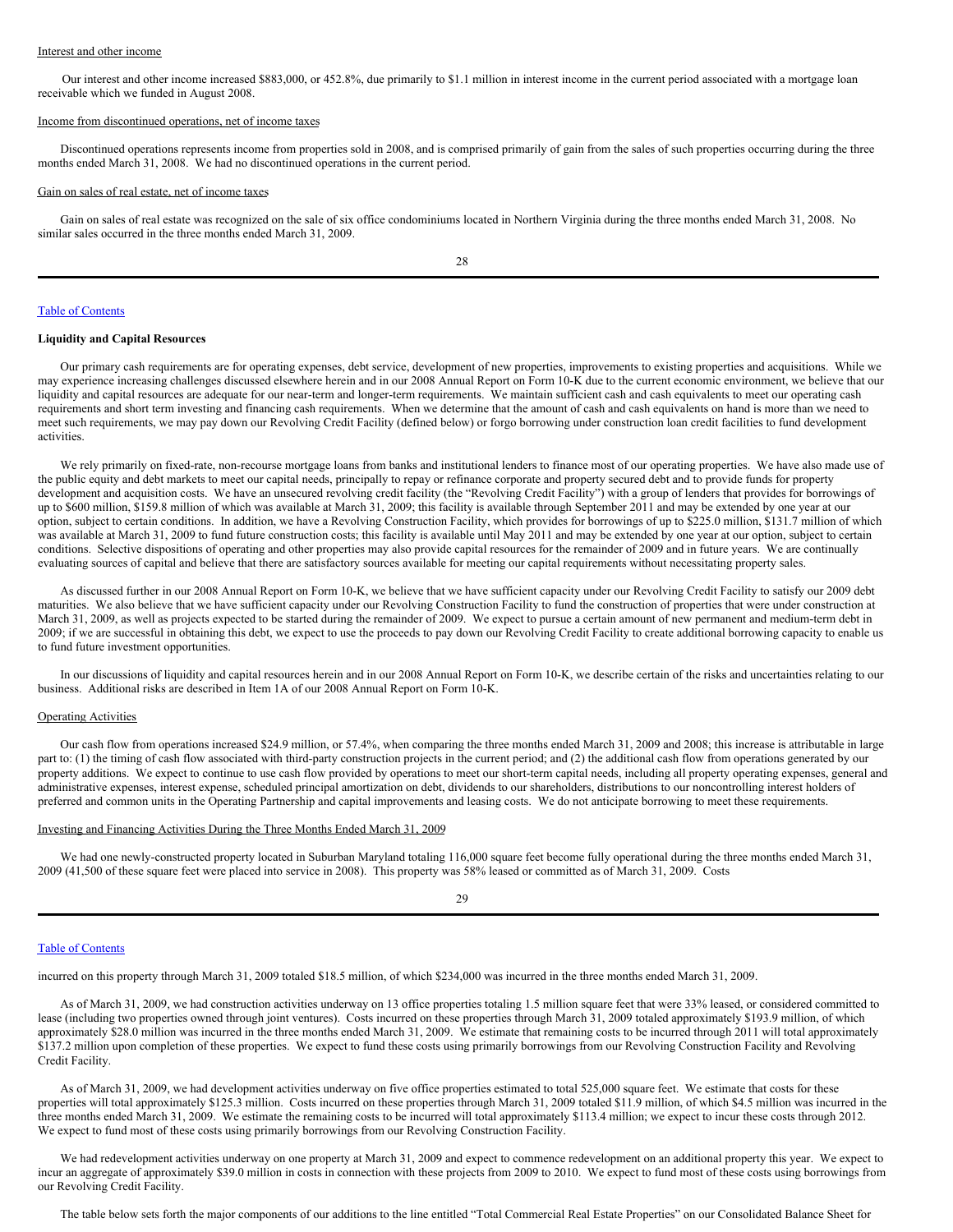the three months ended March 31, 2009 (in thousands):

| Construction, development and redevelopment  | 43,032   |
|----------------------------------------------|----------|
| Tenant improvements on operating properties  | 4,225(1) |
| Capital improvements on operating properties | 1,513    |
| Acquisitions                                 | 1.384    |
|                                              | 50.154   |

(1) Tenant improvement costs incurred on newly-constructed properties are classified in this table as construction, development and redevelopment.

Certain of our mortgage loans require that we comply with a number of restrictive financial covenants, including leverage ratio, minimum net worth, minimum fixed charge coverage, minimum debt service and maximum secured indebtedness. As of March 31, 2009, we were in compliance with these financial covenants.

# Analysis of Cash Flow Associated with Investing and Financing Activities

Our net cash flow used in investing activities increased \$18.6 million when comparing the three months ended March 31, 2009 and 2008 due primarily to a \$24.6 million decrease in proceeds from sales of properties. Our cash flow used by financing activities increased \$13.3 million when comparing the three months ended March 31, 2009 and 2008, which was not significant relative to the volume of our financing activities.

## Off-Balance Sheet Arrangements

We had no significant changes in our off-balance sheet arrangements from those described in the section entitled "Off-Balance Sheet Arrangements" in our 2008 Annual Report on Form 10-K.

30

### Table of [Contents](#page-0-0)

# Investing and Financing Activities Subsequent to March 31, 2009

In April 2009, we issued 2.99 million common shares in an underwritten public offering made in conjunction with our inclusion in the S&P MidCap 400 Index effective April 1, 2009. The shares were issued at a public offering price of \$24.35 per share for net proceeds of \$72.1 million after underwriting discounts but before offering expenses. The net proceeds were used to pay down our Revolving Credit Facility and for general corporate purposes.

#### **Funds From Operations**

Funds from operations ("FFO") is defined as net income computed using GAAP, excluding gains (or losses) from sales of operating properties, plus real estate-related depreciation and amortization. Gains from sales of newly-developed properties less accumulated depreciation, if any, required under GAAP are included in FFO on the basis that development services are the primary revenue generating activity; we believe that inclusion of these development gains is in accordance with the National Association of Real Estate Investment Trusts ("NAREIT") definition of FFO, although others may interpret the definition differently.

Accounting for real estate assets using historical cost accounting under GAAP assumes that the value of real estate assets diminishes predictably over time. NAREIT stated in its April 2002 White Paper on Funds from Operations that "since real estate asset values have historically risen or fallen with market conditions, many industry investors have considered presentations of operating results for real estate companies that use historical cost accounting to be insufficient by themselves." As a result, the concept of FFO was created by NAREIT for the REIT industry to "address this problem." We agree with the concept of FFO and believe that FFO is useful to management and investors as a supplemental measure of operating performance because, by excluding gains and losses related to sales of previously depreciated operating real estate properties and excluding real estate-related depreciation and amortization, FFO can help one compare our operating performance between periods. In addition, since most equity REITs provide FFO information to the investment community, we believe that FFO is useful to investors as a supplemental measure for comparing our results to those of other equity REITs. We believe that net income is the most directly comparable GAAP measure to FFO.

Since FFO excludes certain items includable in net income, reliance on the measure has limitations; management compensates for these limitations by using the measure simply as a supplemental measure that is weighed in the balance with other GAAP and non GAAP measures. FFO is not necessarily an indication of our cash flow available to fund cash needs. Additionally, it should not be used as an alternative to net income when evaluating our financial performance or to cash flow from operating, investing and financing activities when evaluating our liquidity or ability to make cash distributions or pay debt service. The FFO we present may not be comparable to the FFO presented by other REITs since they may interpret the current NAREIT definition of FFO differently or they may not use the current NAREIT definition of FFO.

Basic FFO available to common share and common unit holders ("Basic FFO") is FFO adjusted to subtract (1) preferred share dividends, (2) income attributable to noncontrolling interests through ownership of preferred units in the Operating Partnership or interests in other consolidated entities not owned by us, (3) depreciation and amortization allocable to noncontrolling interests in other consolidated entities and (4) Basic FFO allocable to restricted shares. With these adjustments, Basic FFO represents FFO available to common shareholders and common unitholders. Common units in the Operating Partnership are substantially similar to our common shares and are exchangeable into common shares, subject to certain conditions. We believe that Basic FFO is useful to investors due to the close correlation of common units to common shares. We believe that net income is the most directly comparable GAAP measure to Basic FFO. Basic FFO has essentially the same limitations as FFO; management compensates for these limitations in essentially the same manner as described above for FFO.

Diluted FFO available to common share and common unit holders ("Diluted FFO") is Basic FFO adjusted to add back any changes in Basic FFO that would result from the assumed conversion of securities that are convertible or exchangeable into common shares. However, the computation of Diluted FFO does

#### Table of [Contents](#page-0-0)

not assume conversion of securities other than common units in the Operating Partnership that are convertible into common shares if the conversion of those securities would increase Diluted FFO per share in a given period. We believe that Diluted FFO is useful to investors because it is the numerator used to compute Diluted FFO per share, discussed below. In addition, since most equity REITs provide Diluted FFO information to the investment community, we believe Diluted FFO is a useful supplemental measure for comparing us to other equity REITs. We believe that the numerator for diluted EPS is the most directly comparable GAAP measure to Diluted FFO. Since Diluted FFO excludes certain items includable in the numerator to diluted EPS, reliance on the measure has limitations; management compensates for these limitations by using the measure simply as a supplemental measure that is weighed in the balance with other GAAP and non-GAAP measures. Diluted FFO is not necessarily an indication of our cash flow available to fund cash needs. Additionally, it should not be used as an alternative to net income when evaluating our financial performance or to cash flow from operating, investing and financing activities when evaluating our liquidity or ability to make cash distributions or pay debt service. The Diluted FFO that we present may not be comparable to the Diluted FFO presented by other REITs.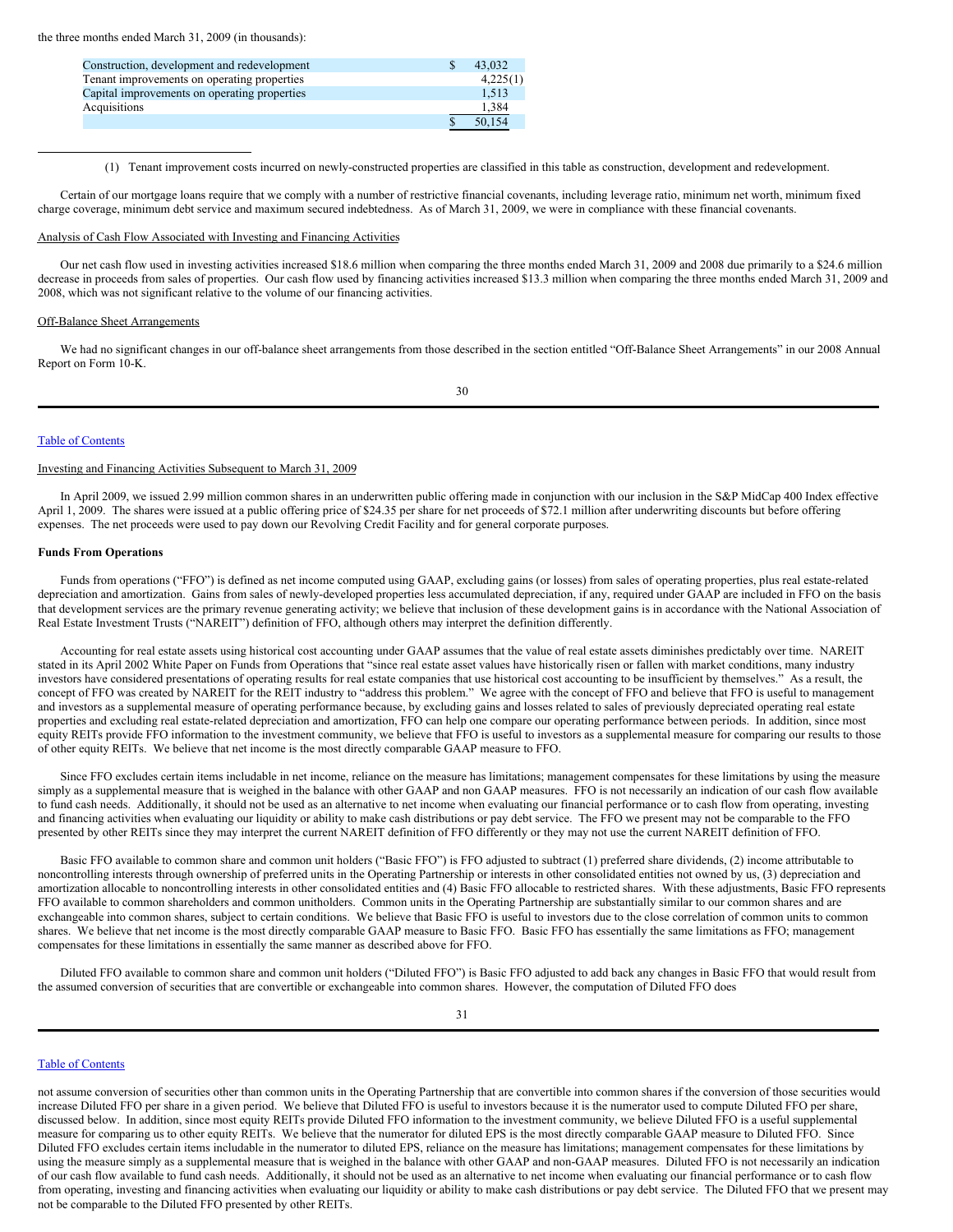Diluted FFO per share is (1) Diluted FFO divided by (2) the sum of the (a) weighted average common shares outstanding during a period, (b) weighted average common units outstanding during a period and (c) weighted average number of potential additional common shares that would have been outstanding during a period if other securities that are convertible or exchangeable into common shares were converted or exchanged. However, the computation of Diluted FFO per share does not assume conversion of securities other than common units in the Operating Partnership that are convertible into common shares if the conversion of those securities would increase Diluted FFO per share in a given period. We believe that Diluted FFO per share is useful to investors because it provides investors with a further context for evaluating our FFO results in the same manner that investors use earnings per share ("EPS") in evaluating net income available to common shareholders. In addition, since most equity REITs provide Diluted FFO per share information to the investment community, we believe Diluted FFO per share is a useful supplemental measure for comparing us to other equity REITs. We believe that diluted EPS is the most directly comparable GAAP measure to Diluted FFO per share. Diluted FFO per share has most of the same limitations as Diluted FFO (described above); management compensates for these limitations in essentially the same manner as described above for Diluted FFO.

Our Basic FFO, Diluted FFO and Diluted FFO per share for the three months ended March 31, 2009 and 2008 and reconciliations of (1) net income to FFO, (2) the numerator for diluted EPS to diluted FFO and (3) the denominator for diluted EPS to the denominator for diluted FFO per share are set forth in the following table (dollars and shares in thousands, except per share data):

| I<br>I<br>×<br>۰. | ۰. |
|-------------------|----|

#### Table of [Contents](#page-0-0)

|                                                                                                          | <b>For the Three Months</b><br><b>Ended March 31.</b> |         |              |         |  |
|----------------------------------------------------------------------------------------------------------|-------------------------------------------------------|---------|--------------|---------|--|
|                                                                                                          |                                                       | 2009    |              | 2008    |  |
| Net income                                                                                               | S                                                     | 18,166  | $\mathbb{S}$ | 12,181  |  |
| Add: Real estate-related depreciation and amortization                                                   |                                                       | 26,491  |              | 24,944  |  |
| Add: Depreciation and amortization on unconsolidated real estate entities                                |                                                       | 160     |              | 164     |  |
| Less: Gain on sales of operating properties, net of income taxes                                         |                                                       |         |              | (1,380) |  |
| Funds from operations ("FFO")                                                                            |                                                       | 44,817  |              | 35,909  |  |
| Less: Noncontrolling interests-preferred units in the Operating Partnership                              |                                                       | (165)   |              | (165)   |  |
| Less: Noncontrolling interests-other consolidated entities                                               |                                                       | (50)    |              | (100)   |  |
| Less: Preferred share dividends                                                                          |                                                       | (4,025) |              | (4,025) |  |
| Less: Depreciation and amortization allocable to noncontrolling interests in other consolidated entities |                                                       | (53)    |              | (49)    |  |
| Less: basic and diluted FFO allocable to restricted shares                                               |                                                       | (453)   |              | (274)   |  |
| Funds from Operations - basic and diluted ("Basic and Diluted FFO")                                      | \$                                                    | 40,071  | \$           | 31,296  |  |
|                                                                                                          |                                                       |         |              |         |  |
| Weighted average common shares                                                                           |                                                       | 51,930  |              | 47,001  |  |
| Conversion of weighted average common units                                                              |                                                       | 7,253   |              | 8,154   |  |
| Weighted average common shares/units - Basic FFO                                                         |                                                       | 59,183  |              | 55,155  |  |
| Dilutive effect of share-based compensation awards                                                       |                                                       | 498     |              | 704     |  |
| Weighted average common shares/units - Diluted FFO                                                       |                                                       | 59,681  |              | 55,859  |  |
| Diluted FFO per common share                                                                             |                                                       | 0.67    | \$           | 0.56    |  |
|                                                                                                          |                                                       |         |              |         |  |
| Numerator for diluted EPS                                                                                | \$.                                                   | 11,854  | \$           | 6,519   |  |
| Add: Income allocable to noncontrolling interests-common units in the Operating Partnership              |                                                       | 1,804   |              | 1,202   |  |
| Add: Real estate-related depreciation and amortization                                                   |                                                       | 26,491  |              | 24,944  |  |
| Add: Depreciation and amortization of unconsolidated real estate entities                                |                                                       | 160     |              | 164     |  |
| Add: Numerator for diluted EPS allocable to restricted shares                                            |                                                       | 268     |              | 170     |  |
| Less: Depreciation and amortization allocable to noncontrolling interests in other consolidated entities |                                                       | (53)    |              | (49)    |  |
| Less: Basic and diluted FFO allocable to restricted shares                                               |                                                       | (453)   |              | (274)   |  |
| Less: Gain on sales of operating properties, net of income taxes                                         |                                                       |         |              | (1,380) |  |
| <b>Diluted FFO</b>                                                                                       |                                                       | 40,071  | \$           | 31,296  |  |
| Denominator for diluted EPS                                                                              |                                                       | 52,428  |              | 47,705  |  |
| Weighted average common units                                                                            |                                                       | 7,253   |              | 8,154   |  |
| Denominator for Diluted FFO per share                                                                    |                                                       | 59,681  |              | 55,859  |  |
|                                                                                                          |                                                       |         |              |         |  |

Our computation of FFO and the other measures described above changed as a result of our adoption on January 1, 2009 of SFAS 160, FSP APB 14-1 and FSP EITF 03-6-1, all of which were applied respectively to prior periods. We discuss SFAS 160 and FSP APB 14-1 in Note 4 to our consolidated financial statements and FSP EITF 03-6-1 in Note 3 to our consolidated financial statements.

#### **Inflation**

Most of our tenants are obligated to pay their share of a building's operating expenses to the extent such expenses exceed amounts established in their leases, based on historical expense levels. Some of our tenants are obligated to pay their full share of a building's operating expenses. These arrangements somewhat reduce our exposure to increases in such costs resulting from inflation. In addition, since our average lease life is approximately five years, we generally expect to be able to compensate for increased operating expenses through increased rental rates upon lease renewal or expiration.

#### Table of [Contents](#page-0-0)

# <span id="page-18-0"></span>**Item 3. Quantitative and Qualitative Disclosures about Market Risk**

We are exposed to certain market risks, the most predominant of which is change in interest rates. Increases in interest rates can result in increased interest expense under our Revolving Credit Facility and our other debt carrying variable interest rate terms. Increases in interest rates can also result in increased interest expense when our debt carrying fixed interest rate terms mature and need to be refinanced. Our capital strategy favors long-term, fixed-rate, secured debt over variable-rate debt to minimize the risk of short-term increases in interest rates. As of March 31, 2009, 90.4% of our fixed-rate debt was scheduled to mature after 2010. As of March 31, 2009, 24.6% of our total debt had variable interest rates, including the effect of interest rate swaps, and the percentage of variable-rate debt, including the effect of interest rate swaps, relative to total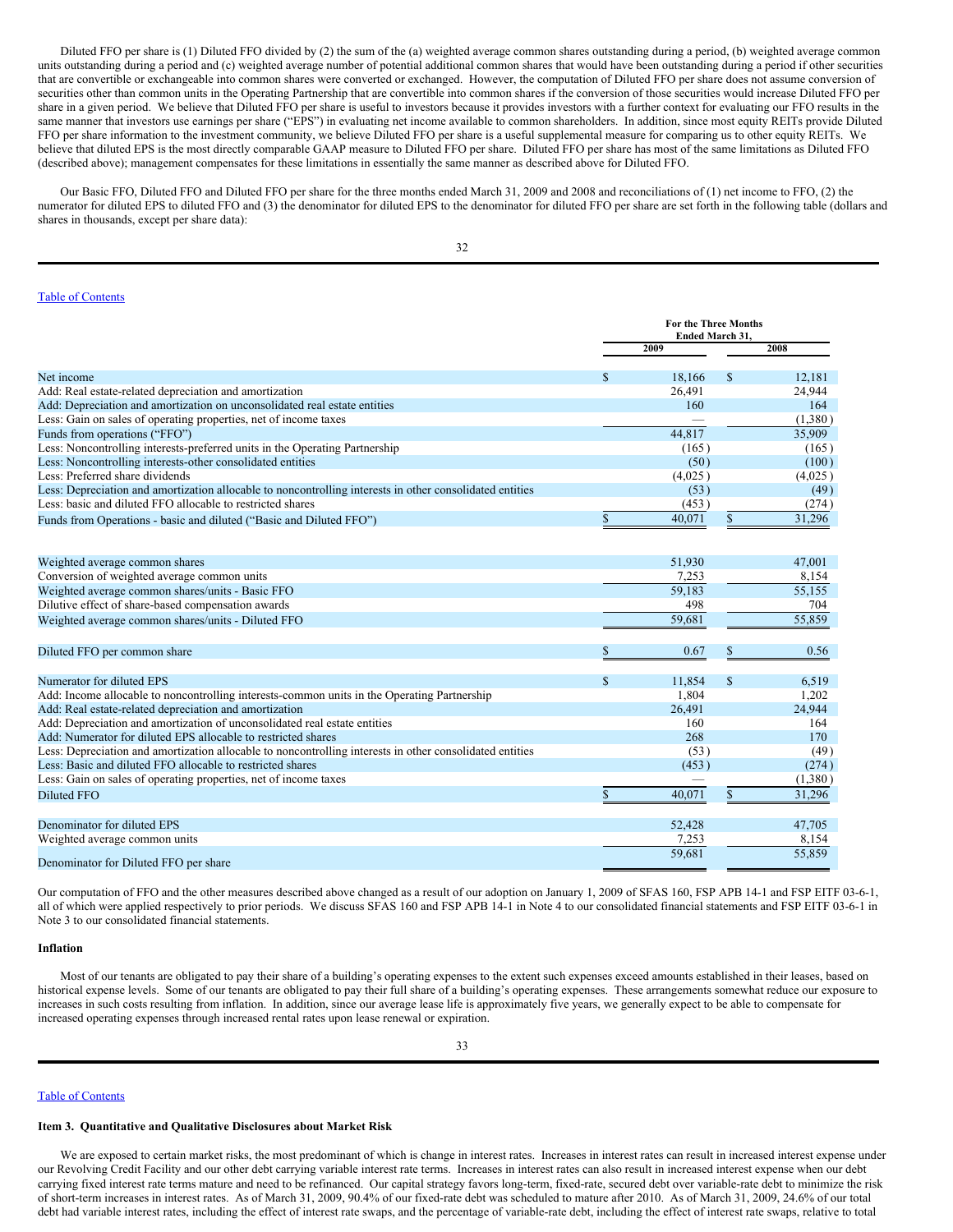#### assets was 14.6%.

The following table sets forth as of March 31, 2009 our long-term debt obligations and weighted average interest rates for fixed rate debt by expected maturity date (dollars in thousands):

|                                | For the Periods Ending December 31, |  |                                 |  |         |  |          |  |          |            |  |           |
|--------------------------------|-------------------------------------|--|---------------------------------|--|---------|--|----------|--|----------|------------|--|-----------|
|                                | 2009                                |  | 2010                            |  | 2011(1) |  | 2012     |  | 2013     | Thereafter |  | Total     |
| Long term debt:                |                                     |  |                                 |  |         |  |          |  |          |            |  |           |
| Fixed rate $(2)$               | 30.911                              |  | 74.033                          |  | 272.314 |  | 42.200   |  | 137.718  | 540,708    |  | 1,097,884 |
| Weighted average interest rate | 6.85%                               |  | 5.98%                           |  | 4.30%   |  | $6.33\%$ |  | $5.57\%$ | 5.58%      |  | 5.35%     |
| Variable rate                  | 40.589                              |  | $\hspace{0.1mm}-\hspace{0.1mm}$ |  | 517.303 |  | 221,400  |  |          |            |  | 779.292   |

(1) Includes amounts outstanding at March 31, 2009 of \$424.0 million under our Revolving Credit Facility and \$93.3 million under our Revolving Construction Facility that may be extended for a one-year period, subject to certain conditions.

(2) Represents principal maturities only and therefore excludes net discounts of \$8.5 million.

The fair market value of our debt was \$1.72 billion at March 31, 2009. If interest rates on our fixed-rate debt had been 1% lower, the fair value of this debt would have increased by \$58.0 million at March 31, 2009.

The following table sets forth information pertaining to interest rate swap contracts in place as of March 31, 2009, and their respective fair values (dollars in thousands):

|   | <b>Notional</b><br>Amount | One-Month<br><b>LIBOR</b> base | <b>Effective</b><br>Date | <b>Expiration</b><br>Date | Fair Value at<br>March 31,<br>2009 |
|---|---------------------------|--------------------------------|--------------------------|---------------------------|------------------------------------|
| S | 25,000                    | 5.2320 %                       | 5/1/2006                 | 5/1/2009                  | \$<br>(98)                         |
|   | 25,000                    | 5.2320 %                       | 5/1/2006                 | 5/1/2009                  | (98)                               |
|   | 50,000                    | $4.3300\%$                     | 10/23/2007               | 10/23/2009                | (1,040)                            |
|   | 100,000                   | $2.5100\%$                     | 11/3/2008                | 12/31/2009                | (1,365)                            |
|   | 120,000                   | 1.7600%                        | 1/2/2009                 | 5/1/2012                  | (950)                              |
|   | 100,000                   | 1.9750 %                       | 1/1/2010                 | 5/1/2012                  | (666)                              |
|   |                           |                                |                          |                           | (4,217)                            |

Based on our variable-rate debt balances, including the effect of interest rate swaps, our interest expense would have increased by \$843,000 in the three months ended March 31, 2009 if short-term interest rates were 1% higher.

#### <span id="page-19-0"></span>**Item 4. Controls and Procedures**

(a) Evaluation of Disclosure Controls and Procedures

Our management, with the participation of our Chief Executive Officer and Chief Financial Officer, evaluated the effectiveness of our disclosure controls and procedures (as defined in Rule 13a-15(e) under

#### 34

#### Table of [Contents](#page-0-0)

the Exchange Act) as of March 31, 2009. Based on this evaluation, our Chief Executive Officer and Chief Financial Officer concluded that our disclosure controls and procedures as of March 31, 2009 were functioning effectively to provide reasonable assurance that the information required to be disclosed by us in reports filed or submitted under the Securities Exchange Act of 1934 is (i) recorded, processed, summarized and reported within the time periods specified in the SEC's rules and forms, and (ii) accumulated and communicated to our management, including our principal executive and principal financial officers, or persons performing similar functions, as appropriate to allow timely decisions regarding required disclosure.

(b) Change in Internal Control over Financial Reporting

No change in our internal control over financial reporting occurred during the most recent fiscal quarter that has materially affected, or is reasonably likely to materially affect, our internal control over financial reporting.

#### <span id="page-19-1"></span>**PART II**

#### <span id="page-19-2"></span>**Item 1. Legal Proceedings**

We are not aware of any material developments during the most recent fiscal quarter regarding the litigation described in our 2008 Annual Report on Form 10-K. We are not currently involved in any other material litigation nor, to our knowledge, is any material litigation currently threatened against the Company (other than routine litigation arising in the ordinary course of business, substantially all of which is expected to be covered by liability insurance).

#### **Item 1A. Risk Factors**

<span id="page-19-4"></span><span id="page-19-3"></span>There have been no material changes to the risk factors included in our 2008 Annual Report on Form 10-K.

#### **Item 2. Unregistered Sales of Equity Securities and Use of Proceeds**

- (a) During the three months ended March 31, 2009, 2,310,000 of the Operating Partnership's common units were exchanged for 2,310,000 common shares in accordance with the Operating Partnership's Second Amended and Restated Limited Partnership Agreement, as amended. The issuance of these common shares was effected in reliance upon the exemption from registration under Section 4(2) of the Securities Act of 1933, as amended.
- (b) Not applicable

(c) Not applicable

#### <span id="page-19-5"></span>**Item 3. Defaults Upon Senior Securities**

(a) Not applicable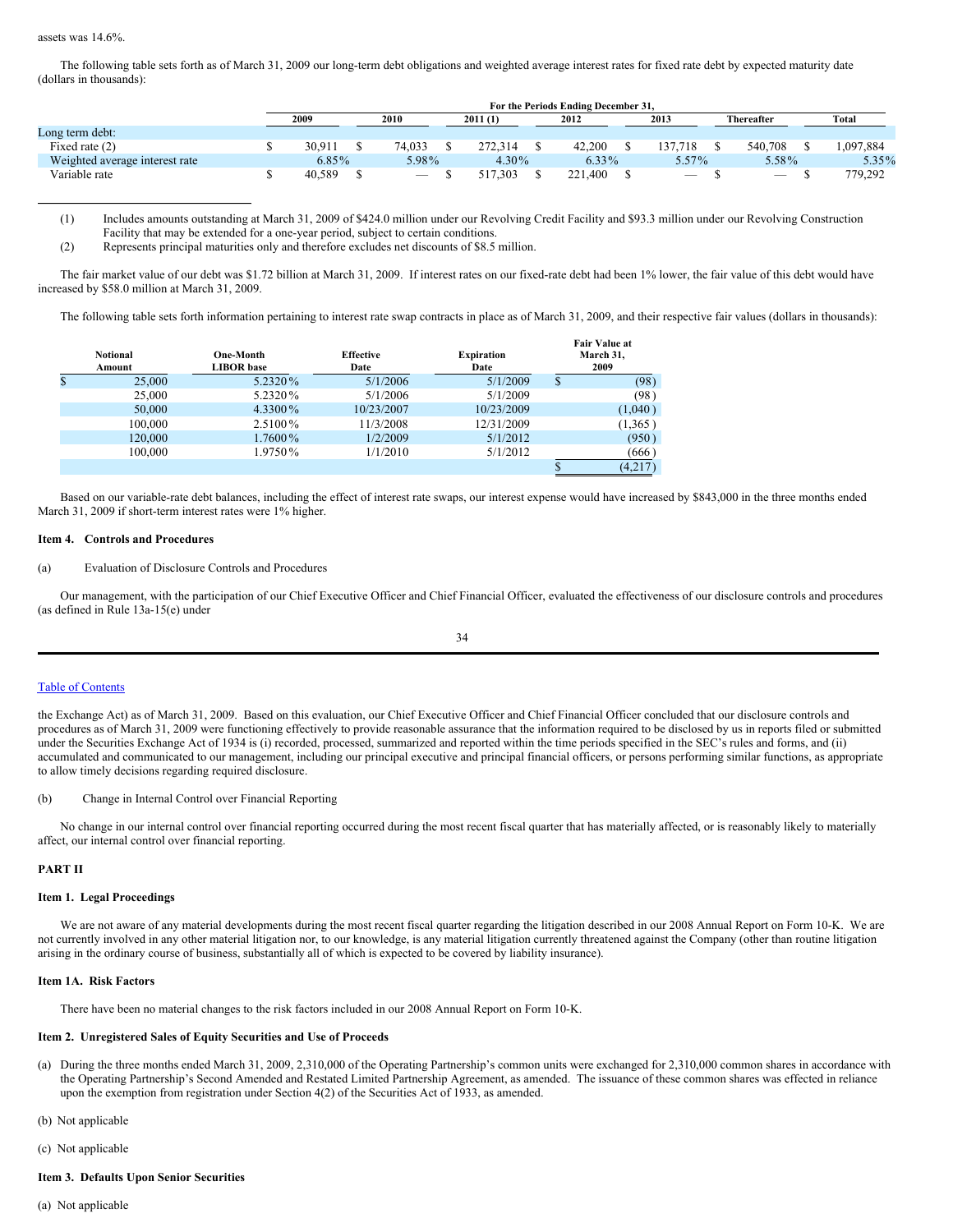# **Item 4. Submission of Matters to a Vote of Security Holders**

Not applicable

<span id="page-20-0"></span>35

# Table of [Contents](#page-0-0)

# **Item 5. Other Information**

<span id="page-20-2"></span><span id="page-20-1"></span>Not applicable

# **Item 6. Exhibits**

(a) Exhibits:

| <b>EXHIBIT</b><br>NO. | <b>DESCRIPTION</b>                                                                                                                                                                                                                                                                                                                                                                                                                                                                                                                                                                       |
|-----------------------|------------------------------------------------------------------------------------------------------------------------------------------------------------------------------------------------------------------------------------------------------------------------------------------------------------------------------------------------------------------------------------------------------------------------------------------------------------------------------------------------------------------------------------------------------------------------------------------|
| 31.1                  | Certification of the Chief Executive Officer of Corporate Office Properties Trust required by Rule 13a-14(a) under the Securities Exchange Act<br>of 1934, as amended (filed herewith).                                                                                                                                                                                                                                                                                                                                                                                                  |
| 31.2                  | Certification of the Chief Financial Officer of Corporate Office Properties Trust required by Rule 13a-14(a) under the Securities Exchange Act<br>of 1934, as amended (filed herewith).                                                                                                                                                                                                                                                                                                                                                                                                  |
| 32.1                  | Certification of the Chief Executive Officer of Corporate Office Properties Trust required by Rule 13a-14(b) under the Securities Exchange Act<br>of 1934, as amended. (This exhibit shall not be deemed "filed" for purposes of Section 18 of the Securities Exchange Act of 1934, as amended,<br>or otherwise subject to the liability of that section. Further, this exhibit shall not be deemed to be incorporated by reference into any filing under<br>the Securities Exchange Act of 1933, as amended, or the Securities Exchange Act of 1934, as amended.) (Furnished herewith.) |
| 32.2                  | Certification of the Chief Financial Officer of Corporate Office Properties Trust required by Rule 13a-14(b) under the Securities Exchange Act<br>of 1934, as amended. (This exhibit shall not be deemed "filed" for purposes of Section 18 of the Securities Exchange Act of 1934, as amended,<br>or otherwise subject to the liability of that section. Further, this exhibit shall not be deemed to be incorporated by reference into any filing under<br>the Securities Exchange Act of 1933, as amended, or the Securities Exchange Act of 1934, as amended.) (Furnished herewith.) |
|                       | $\overline{ }$                                                                                                                                                                                                                                                                                                                                                                                                                                                                                                                                                                           |

36

# Table of [Contents](#page-0-0)

# **SIGNATURES**

Pursuant to the requirements of the Securities Exchange Act of 1934, the Registrant has duly caused this report to be signed on its behalf by the undersigned, thereunto duly authorized.

# <span id="page-20-3"></span>CORPORATE OFFICE PROPERTIES TRUST

| Date: May 8, 2009 | By: | /s/ Randall M. Griffin<br>Randall M. Griffin<br>President and Chief Executive Officer              |
|-------------------|-----|----------------------------------------------------------------------------------------------------|
| Date: May 8, 2009 | By: | /s/ Stephen E. Riffee<br>Stephen E. Riffee<br>Executive Vice President and Chief Financial Officer |
|                   | 37  |                                                                                                    |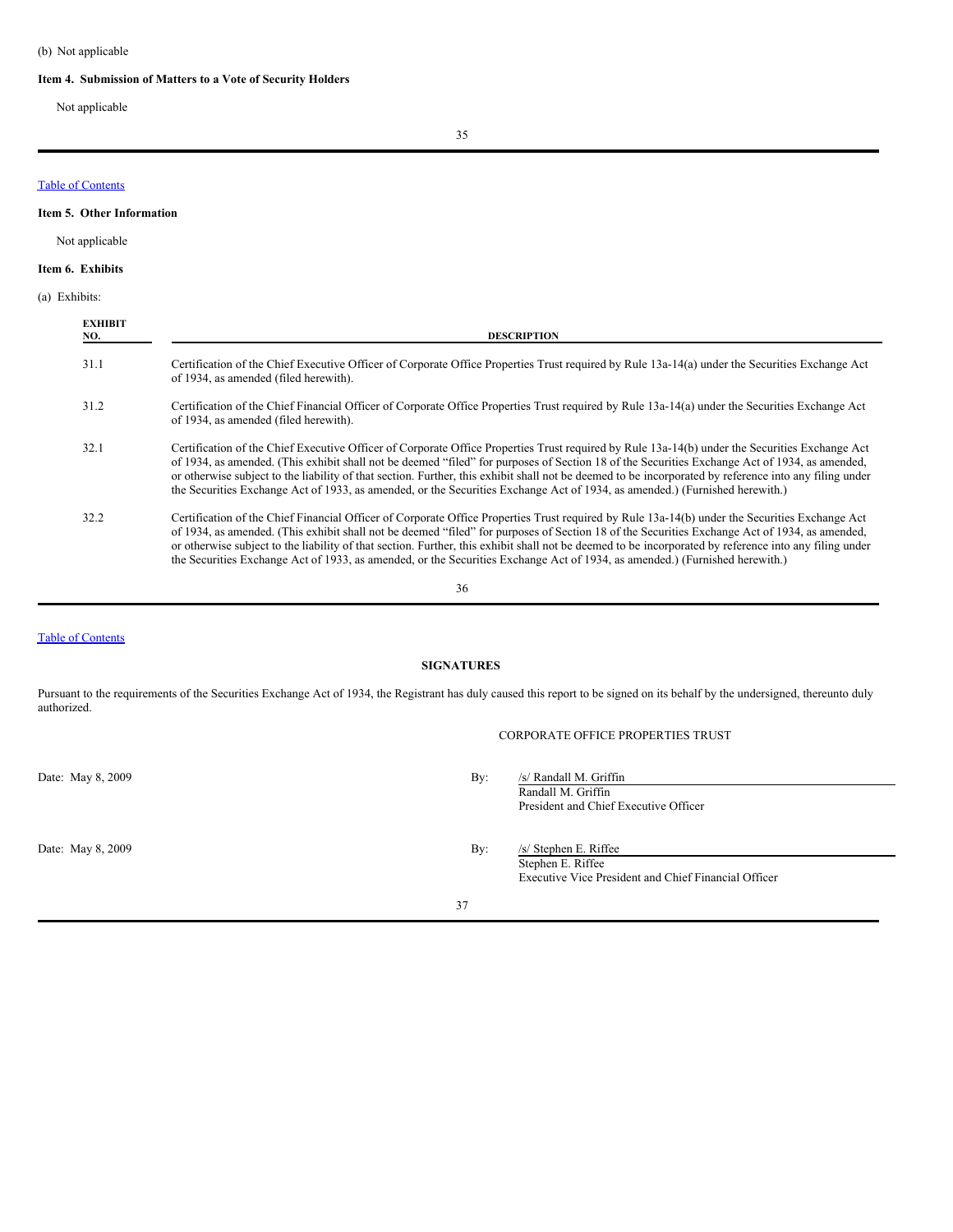# CERTIFICATIONS REQUIRED BY RULE 13a-14(a) UNDER THE SECURITIES EXCHANGE ACT OF 1934

### **CERTIFICATIONS**

I, Randall M. Griffin, certify that:

1. I have reviewed this quarterly report on Form 10-Q of Corporate Office Properties Trust;

2. Based on my knowledge, this report does not contain any untrue statement of a material fact or omit to state a material fact necessary to make the statements made, in light of the circumstances under which such statements were made, not misleading with respect to the period covered by this report;

3. Based on my knowledge, the financial statements, and other financial information included in this report, fairly present in all material respects the financial condition, results of operations and cash flows of the registrant as of, and for, the periods presented in this report;

4. The registrant's other certifying officer(s) and I are responsible for establishing and maintaining disclosure controls and procedures (as defined in Exchange Act Rules 13a-15(e) and 15d-15(e)) and internal control over financial reporting (as defined in Exchange Act Rules 13a-15(f) and 15d-15(f)) for the registrant and have:

- a) Designed such disclosure controls and procedures, or caused such disclosure controls and procedures to be designed under our supervision, to ensure that material information relating to the registrant, including its consolidated subsidiaries, is made known to us by others within those entities, particularly during the period in which this report is being prepared;
- b) Designed such internal control over financial reporting, or caused such internal control over financial reporting to be designed under our supervision, to provide reasonable assurance regarding the reliability of financial reporting and the preparation of financial statements for external purposes in accordance with generally accepted accounting principles;
- c) Evaluated the effectiveness of the registrant's disclosure controls and procedures and presented in this report our conclusions about the effectiveness of the disclosure controls and procedures, as of the end of the period covered by this report based on such evaluation; and
- d) Disclosed in this report any change in the registrant's internal control over financial reporting that occurred during the registrant's most recent fiscal quarter (the registrant's fourth fiscal quarter in the case of an annual report) that has materially affected, or is reasonably likely to materially affect, the registrant's internal control over financial reporting; and

5. The registrant's other certifying officer(s) and I have disclosed, based on our most recent evaluation of internal control over financial reporting, to the registrant's auditors and the audit committee of the registrant's board of directors (or persons performing the equivalent functions):

- a) All significant deficiencies and material weaknesses in the design or operation of internal control over financial reporting which are reasonably likely to adversely affect the registrant's ability to record, process, summarize and report financial information; and
- b) Any fraud, whether or not material, that involves management or other employees who have a significant role in the registrant's internal control over financial reporting.

Date: May 8, 2009 /s/ Randall M. Griffin

Randall M. Griffin Chief Executive Officer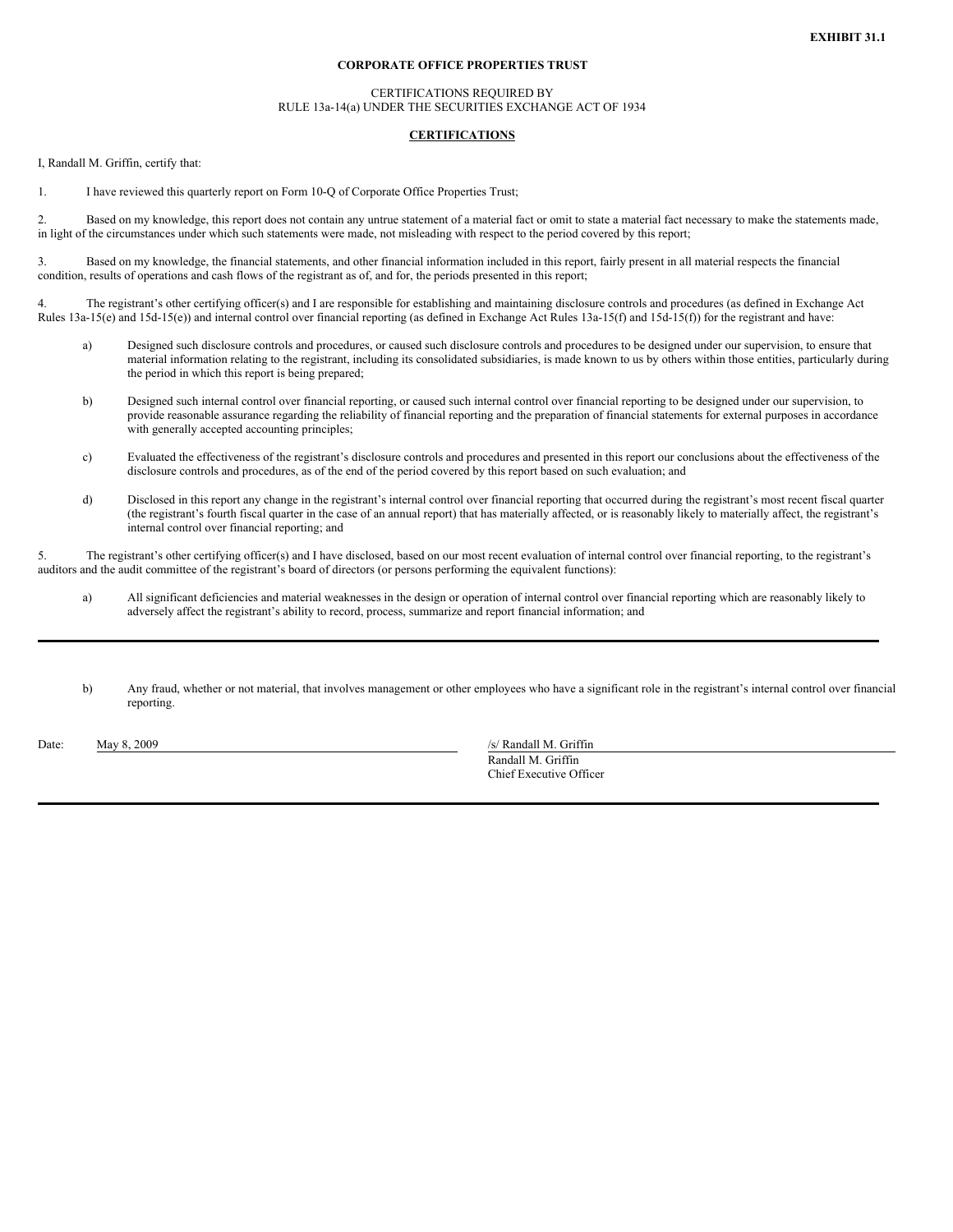# CERTIFICATIONS REQUIRED BY RULE 13a-14(a) UNDER THE SECURITIES EXCHANGE ACT OF 1934

## **CERTIFICATIONS**

I, Stephen E. Riffee, certify that:

1. I have reviewed this quarterly report on Form 10-Q of Corporate Office Properties Trust;

2. Based on my knowledge, this report does not contain any untrue statement of a material fact or omit to state a material fact necessary to make the statements made, in light of the circumstances under which such statements were made, not misleading with respect to the period covered by this report;

3. Based on my knowledge, the financial statements, and other financial information included in this report, fairly present in all material respects the financial condition, results of operations and cash flows of the registrant as of, and for, the periods presented in this report;

4. The registrant's other certifying officer(s) and I are responsible for establishing and maintaining disclosure controls and procedures (as defined in Exchange Act Rules 13a-15(e) and 15d-15(e)) and internal control over financial reporting (as defined in Exchange Act Rules 13a-15(f) and 15d-15(f)) for the registrant and have:

- a) Designed such disclosure controls and procedures, or caused such disclosure controls and procedures to be designed under our supervision, to ensure that material information relating to the registrant, including its consolidated subsidiaries, is made known to us by others within those entities, particularly during the period in which this report is being prepared;
- b) Designed such internal control over financial reporting, or caused such internal control over financial reporting to be designed under our supervision, to provide reasonable assurance regarding the reliability of financial reporting and the preparation of financial statements for external purposes in accordance with generally accepted accounting principles;
- c) Evaluated the effectiveness of the registrant's disclosure controls and procedures and presented in this report our conclusions about the effectiveness of the disclosure controls and procedures, as of the end of the period covered by this report based on such evaluation; and
- d) Disclosed in this report any change in the registrant's internal control over financial reporting that occurred during the registrant's most recent fiscal quarter (the registrant's fourth fiscal quarter in the case of an annual report) that has materially affected, or is reasonably likely to materially affect, the registrant's internal control over financial reporting; and

5. The registrant's other certifying officer(s) and I have disclosed, based on our most recent evaluation of internal control over financial reporting, to the registrant's auditors and the audit committee of the registrant's board of directors (or persons performing the equivalent functions):

- a) All significant deficiencies and material weaknesses in the design or operation of internal control over financial reporting which are reasonably likely to adversely affect the registrant's ability to record, process, summarize and report financial information; and
- b) Any fraud, whether or not material, that involves management or other employees who have a significant role in the registrant's internal control over financial reporting.

Date: May 8, 2009 /s/ Stephen E. Riffee

Stephen E. Riffee Chief Financial Officer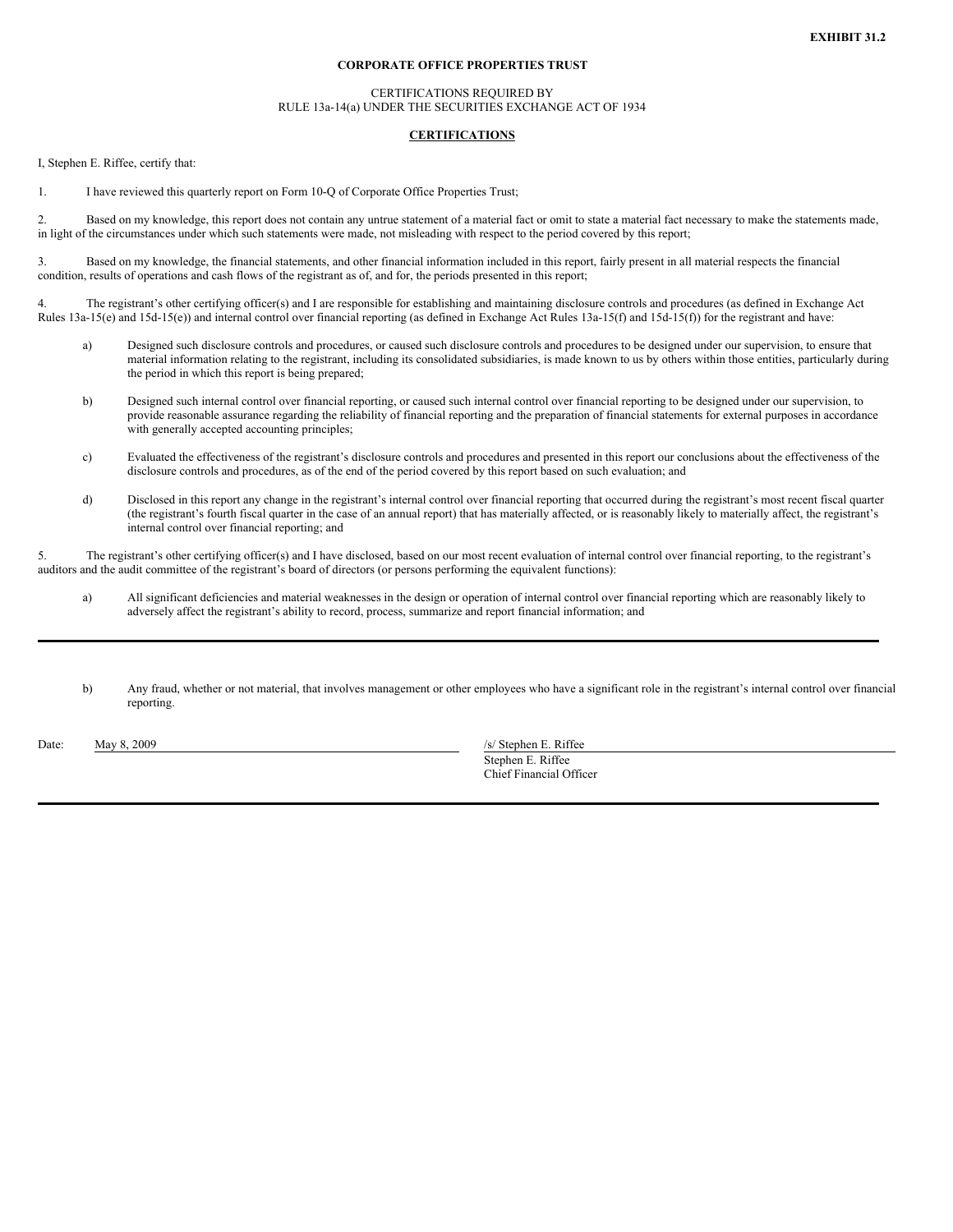# CERTIFICATIONS REQUIRED BY RULE 13a-14(b) UNDER THE SECURITIES EXCHANGE ACT OF 1934

In connection with the Quarterly Report on Form 10-Q of Corporate Office Properties Trust (the "Company") for the quarterly period ended March 31, 2009, as filed with the Securities and Exchange Commission on the date hereof (the "Report"), I, Randall M. Griffin, Chief Executive Officer of the Company, certify that to my knowledge:

- (1) The Report fully complies with the requirements of section 13(a) or 15(d) of the Securities Exchange Act of 1934; and
- (2) The information contained in the Report fairly presents, in all material respects, the financial condition and result of operations of the Company.

/s/ Randall M. Griffin Randall M. Griffin Chief Executive Officer

Date: May 8, 2009